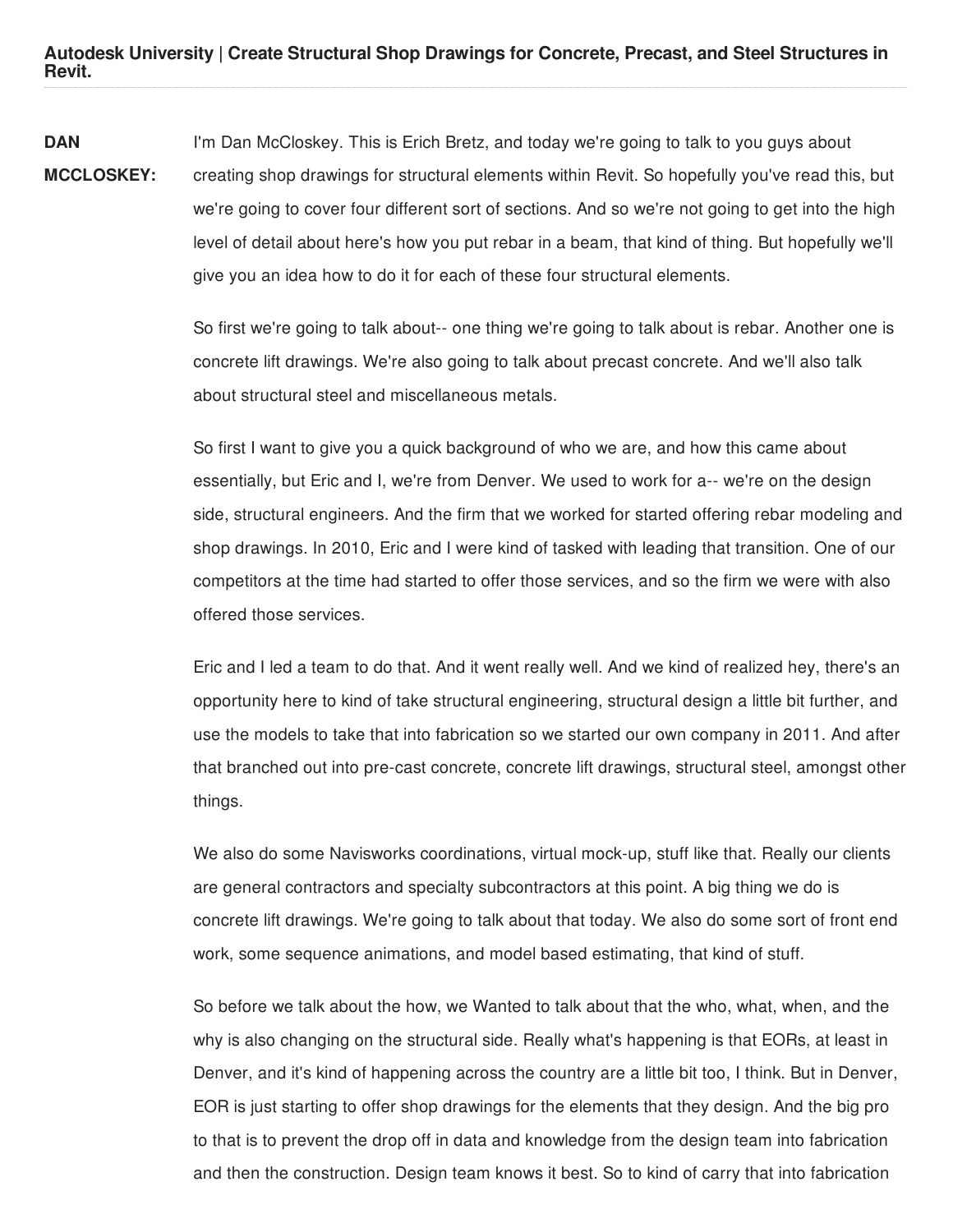and construction really makes sense.

And what that does is that enhances the quality of the final product at the end of the day. And the reason that's been able to happen is mostly because the BIM tools. So structural engineers have been given a set of tools, with Revit getting better, and becoming a true rebar detailing software. Autodesk buying advanced steel and putting that in their package. Other tools for pre-cast, and we'll talk about today too. But all of a sudden, structural engineers have these tools to be able to take their designs and push it further into fabrication and then into construction.

And what that means, though, is that the sort of typical design build is really changing. There's pros and cons to that. The pros are-- there's a lot of pros, but at the end of the day it's about the process, it's more collaborative, it's more communicative. Design and construction are sort of being linked as well as fabrication. And it's really a better process.

But the cons is there is a pretty significant change in risk structure for a lot of this. And that's something to think about. And really some people may disagree, but construction still is somewhat of a slow moving machine. So trying to get a process to change and kind of get mentalities to change is sometimes a little bit difficult, and takes some communication.

Who realizes the benefits? It's different between the different entities. For design teams, if you're structurally EOR, and you're offering detailing services, the advantages is A, you set yourself apart from competitors. But then you are kind of ensuring that your design intent makes it into fabrication and makes it in the construction, kind of opens up the dialogue between the design team and the construction team. It kind of makes them act as one.

For the fabricators and the specialty subs, it kind of gets them a seat at the table. We work for a pre-caster, and when we're modeling for them, they're able to kind of get in the game with the design team and say, hey, we've got a Revit model to share, we'd be involved in these decisions and these coordination meetings and that kind of thing. So it kind of helps the fabricators and the specialty subs get their efficiencies incorporated early.

For the GCs, it gets the whole team kind of acting together and kind of prevents. There's less [? RFI's, ?] there's better communication. There's less drop off of knowledge and data and information. And then, for owners, at the end of the day it's scheduled, it's a better quality product, and hopefully less change orders and less problems in the field.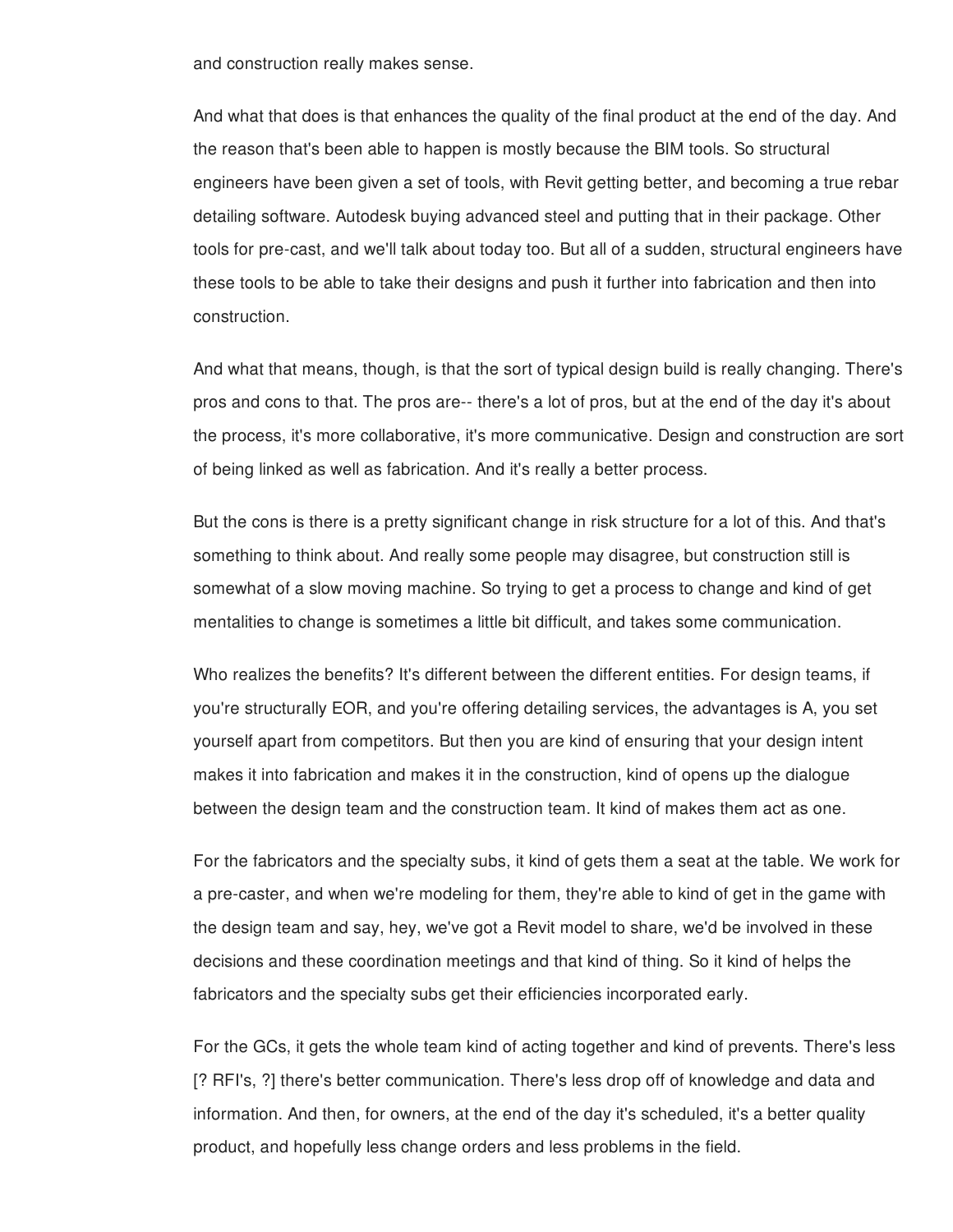So concrete lift drawings. What concrete lift drawings are is a set of drawings that a concrete subcontractor or GC that self performs concrete work creates to essentially define every edge of concrete that they're going to pour, and then typically include all of the embeds in that as well. People have been doing this for a long time. But bigger GCs or more sophisticated and subcontractors are starting to do it in Revit. And they're starting to use models and then communication with design teams models to do that, or they hire some of them like us to do it for them.

The benefits of that's really the end of the game or the end of the day, the main benefit is field labor productivity. How do you get the field crew working faster and better, and have them not picking through structural drawings and architectural drawings and trying to figure out issues kind of on the fly. Field labor visualization. It sounds a little bit silly, but just 3-D views of every pore that we give them, that gets you so much by our clients. And their field crews really love to see the complicated stuff.

Sharing a model. So we take our model. And we send it to the GCs And they use that for Navisworks coordination. We will spit out DWGs if needed. So our model becomes kind of the hub for concrete. We send stuff to the rebar fabricator to detail their bar. We send stuff to the former guys. Really we're controlling the concrete geometry. And that's our model is kind of the hub for concrete.

Enhanced coordination. That's a big thing, is kind of figuring it out via the model rather than in the field. So we're taking the structural and architectural models and or drawings, MEP models, we'll pull them all into one place, all the subcontractors models that have embeds, or their shops, and pulling it into one place. Again, the concrete model and having that control everything.

Quantity management. What I'm talking about here is really pretty simple. It's cubic yards of concrete. But it's also embed counts as well for all the different subs, the other specialty subs whose embeds we need to coordinate with the concrete. And then schedule management. We put data in the concrete, and it kind of ties our model to their construction schedule. And that's helpful to our clients.

So as far as how to model in Revit to create concrete lift drawings, it's not rocket science. If you're an intermediate Revit user, you probably know the tools. The only specific tools are really parts. But it's really what you model that's a little bit different. So this is a model we did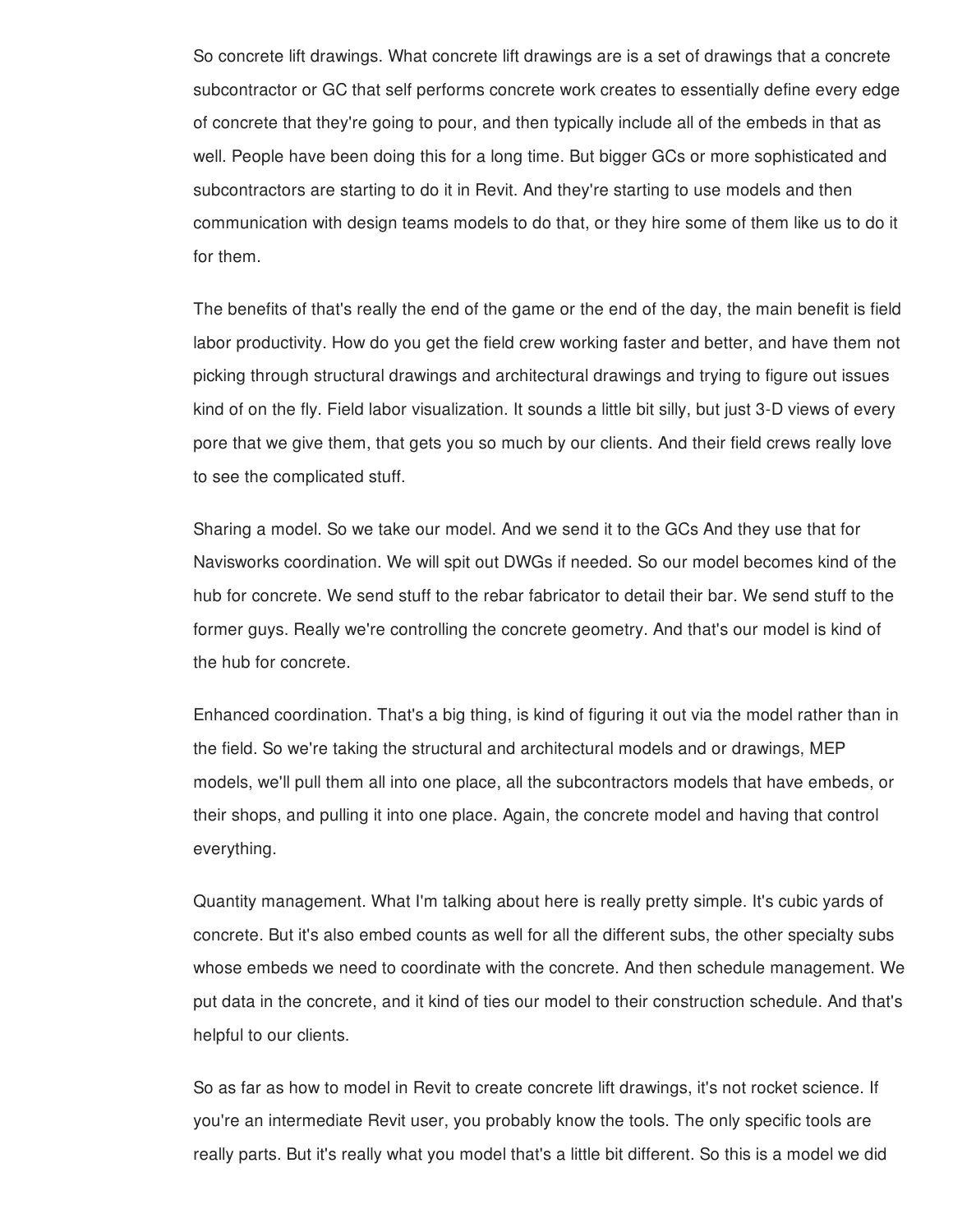for a client. It's pretty simple. It's just foundation walls as far as the scope. There's not much to it. But the reason they hired us for this one was really architectural and structural coordination.

The big thing here is the brick ledges, slab poured down these little stems and curbs that were quite complicated, and there's some complex curving and stuff like that. But just these little elements that they knew weren't coordinated. So what we do is we start with the structural model. Fortunately we had a good structural model on this one. It gave us a good starting point.

But even with the good structural model, there is a lot of stuff that's not figured out. There's stuff that's not modeled to the level of detail you need, or figured out with architecture. So you can see there the architect had assumed some little wraps for some brick conditions for some kind of pillar type things. Bottoms of walls are wrong. And I think we changed that for some constructability issues that didn't work.

Here there's some blackouts for these beams that ran through. Stuff that a structural engineer, no offense to them, I didn't include it when I was a structural engineer either, but just the level of detail isn't quite as high as what you need for a construction model. But it's a good starting point, essentially.

The next thing when talking about here's what you kind of-- how you break things up. You have to break it up per the actual construction sequence. What you see there is a starter wall, so the structural engineer didn't know that was going to happen, but we break up our model per pore, essentially.

This job's a little bit different, where a client hired us to do the lift drawings on this one, really for the sake of embed coordination. So on this one we modeled the embeds for the stairs, the elevators. It was a steel frame building with pre-cast skin. Some spandrels and stuff at the bottom you see in a second. But there is just a ton of embers in this.

And really on this job we had a high level of detail concrete model-- I just turn it off the 3D grids here-- with a high level of detail concrete model, but it was really the embeds is kind of what drove our client to hire us for this.

And here you can see this is the embeds that we got from the steel fabricators model. We brought it in through IFC. And it's great. We'll take it any time we can. But when we got them, they'd come in as generic model elements. We wanted to assign more data to them. They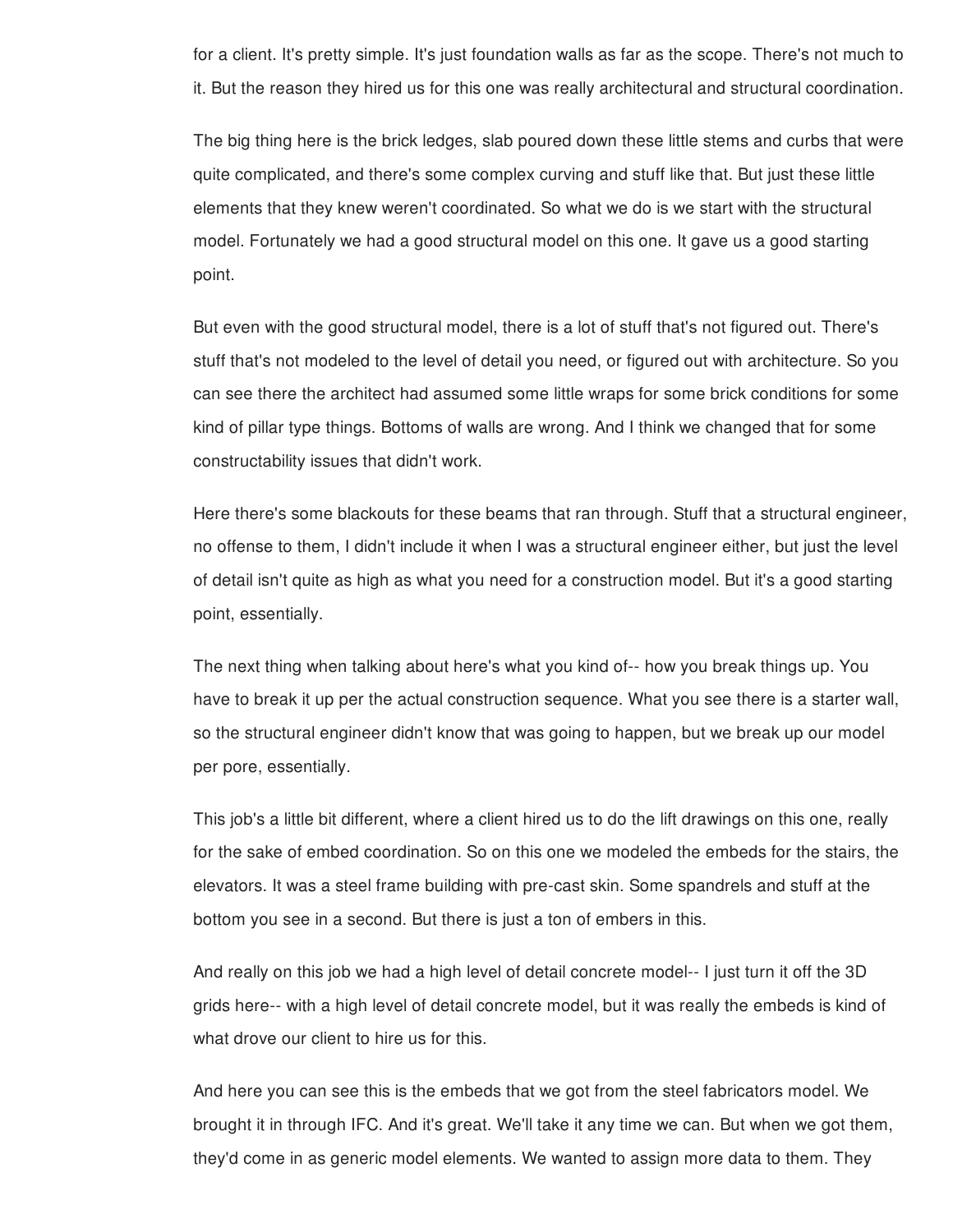weren't cutting and hosting to their walls the way we'd like. So we did remodel those embeds, and put our data in, but we use theirs as a background.

And here what you can see, we had a 3-D GWG from the pre-caster. I'm also turning on the steel fabricators model that was brought in through IFC. But what we essentially did here is we kept everybody's models. We got new models all the time. But we were also coordinating that with their shop drawings.

So as some of you on the construction side may know, what you get in models from subs isn't always what you get in their shop drawings. So that was something we had to really pay attention to. And we were essentially modeling of their shop drawings, because that's what controlled. But then QCing off their model is the way we handled that.

So there's just a ton of embeds here. There's steel framing embeds that you can see. We were looking at the pre-cast embeds a second ago. But on this job it essentially comes down to us being the end coordinators for this one. There was some complex geometry, as well. Again, it's these kind of stem wall brick ledge type conditions that are never really totally figured out between architecture and structure.

And speaking of that, this next one I want to show you, when our client gave us a set of drawings and said, hey, we want you to do lift drawings for this one, we looked at it like and were like, hey, it's really just stem walls and spread footings, really no big deal. And then, once we got into it and studied the architectural and structural drawings, we realized why they had us do it.

The geometry is extremely complex as far as all of the pore downs and ledges and stems. And this is a really good example of a set of drawings that looks coordinated between structure and architecture. And so you get into it and realize, holy cow, there's a lot of work that needs to be done here.

What I'm showing now is during construction the design team moved a grid and shifted a wing of the building, and our client had already poured concrete, had already fabricated a bunch of rebar. And the owner said hey, no big deal. We just shifted this little bit. It's not a big add or whatever. And our client said whoa, we've poured some of this. We have the reap some out. We've got to re fabricate some rebar.

And they were having a hard time convincing the owner. So we just took an archive model that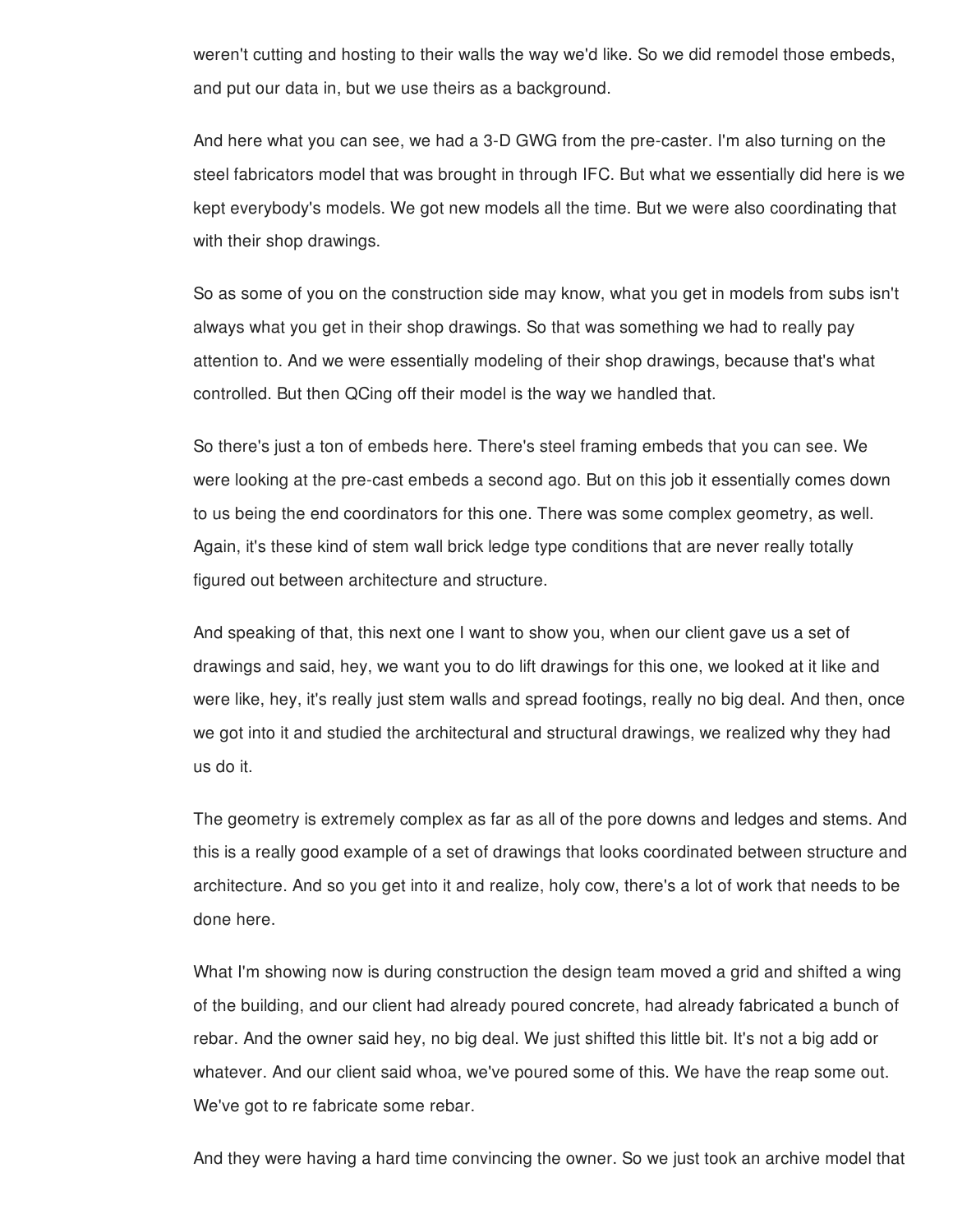we had from before the change, showed them after the change. And we pulled it up in Navisworks for them. And it just-- apparently that's what did it for the client to see holy cow, OK, I get it. That's the change.

So that's modeling. The other big side of lift drawing to think about is annotation. And really the goal of annotating lift drawings is to put all the information for one pore on one sheet, so that the concrete's doesn't have to look anywhere else for any information they need for this pore.

So we color code MEP penetrations. We put in concrete mixed design data. And really the key, though, is taking all of the information from the difference subs, meaning the-- in here you can see we're just got a schedule, where we're counting embeds. And those embed marks do match what's in the steel shops. So we've got the embeds from the steel shops, the embeds from stair shops, it's two different entities in this job. Embeds for the elevator guys. And then we're just referencing everything.

So if you're the guys in the field-- and then really we dimension the crap out of everything. We put spot elevations everywhere. And when we do it, we do it in a way that you want to think about how the guys in the field want to weigh out tape. And so you want to give them every dimension from grid line, from concrete edges, from inside face to outside face, and really everywhere that you can imagine that they might need to measure to or from you want to give them that dimension.

So our client just-- this is a big change for them, and they love having drawings with a ton of information, that makes it really easy for these guys. So this is a job. We're just looking at the stem wall job. This is about as cluttered as a sheet comes. But this is just one pore here. But you can kind of imagine, if you can see how much information is on the sheets, if you were in their shoes and doing this the old way with structural drawings, architectural drawings, anchor bolt drawings, all these different drawings from these different entities and trying to figure this out, it would be-- you'd have a heck of a time trying to build that as efficiently as having this set of drawings.

So we show sections of everything. We elevate every wall. Here we quantified block outs. They had a carpenter off to the corner on the site just building blackouts all day. So they'd take our drawings and know what they need to build for that day or for that pore.

And so here's our typical cover sheet. We just try to quantify data. Again that's just cubic yards of concrete. Any information they need for kind of an overall project viewpoint, we put on this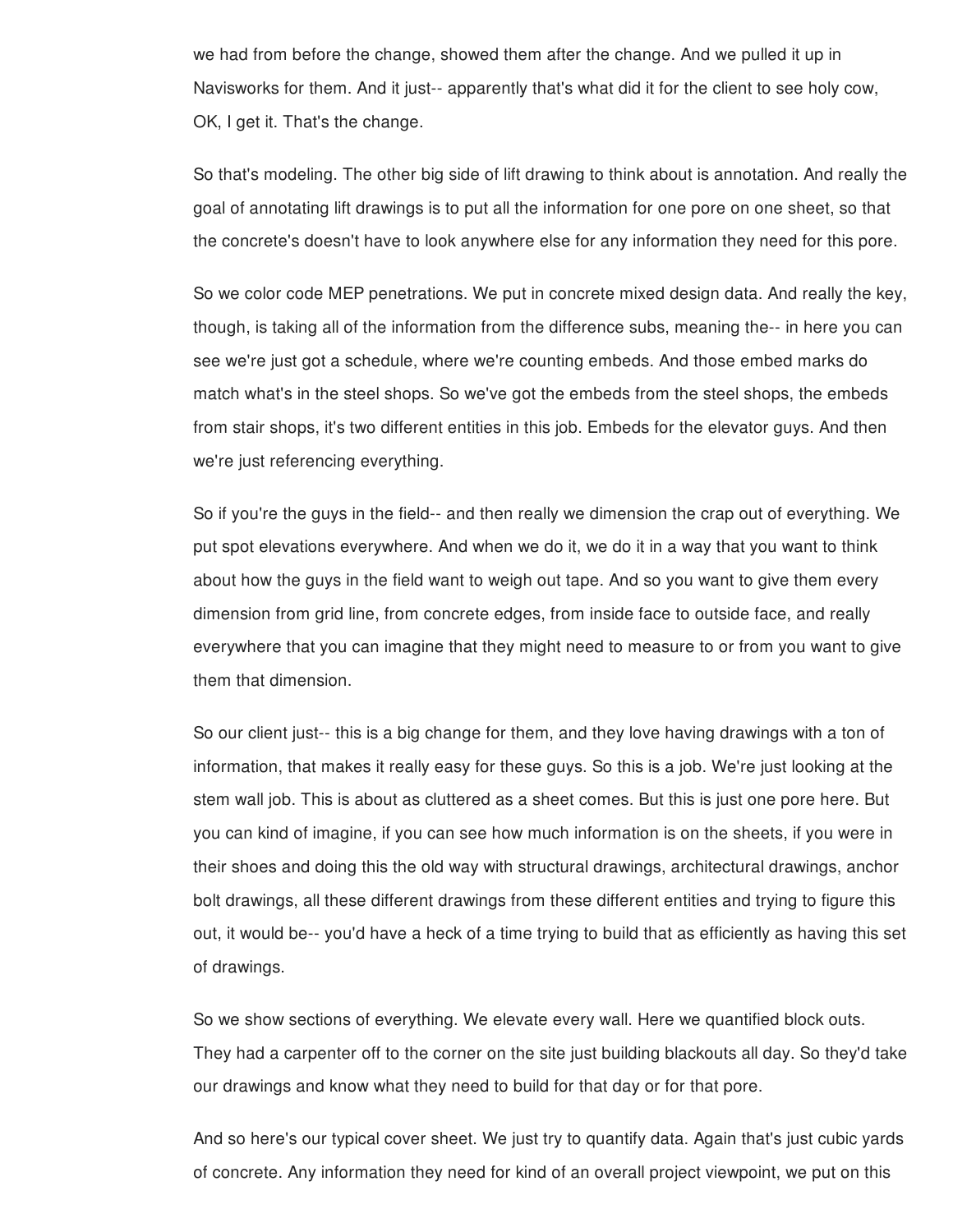cover sheet. And our clients-- this client in particular-- always puts this drawing's always full size in the job trailer. They use it all the time to talk about it.

On a job, this job in particular, we've got three different colors because there's three different crews. So we color the pores per crew. We show the progression with that. We put some data in there of what crews pouring it when, and then there is actual data that tied to the rebar delivery. That was that last piece of the data there.

Here's another example of us doing that. In this job our client just asked us to tie it to their actual scheduled data and [? naming ?] so we just used Excel, an Excel link, I believe, to push some data in and from their scheduling software. But they used this for planning purposes and just to kind of see the progression. And to us it seems pretty surface, I guess, but for our clients they really appreciate that cover sheet.

The last thing I want to talk about is point data. So that's kind of the next way that we've pushed with lift drawing's, is we use Autodesk Point Layout. And so we very easily put points into our lift drawing models, and we've had some trouble getting traction from our clients. We've got some sort of using it. But we're sending him point data, just the XYZ. I don't know if anyone's used Autodesk Point Layout, but it's very easy in Revit. And it ties directly to the field equipment, the total stations. And they can layout or QC based on the points from our model, which in my mind is awesome and should be used a lot more.

So next on to rebar. So the advantages-- if you're a structural engineer and you're offering or wanting to offer rebar shop drawing services, the huge advantage you can offer schedule. You can offer pre-approved rebars shops where, when you issue issue your CDs, you can be issuing your shop drawings at the same time.

So really what that does is that can cut out about a six week chunk of your schedule versus having to issue CDs that goes to the rebar fabricator. They detail the bar, they create the shop drawings, send it back to the EOR, they review it. You guys know the process, but that's about a six week savings. So if you're the EOR, you could say, hey, we can give you shop drawings that are ready to go approved when we give you CDs. And that's a huge, huge advantage.

For us, being outside consultants, the big savings that we see is material savings. I can talk for about an hour on why. But we see about a 10% to 15% savings in tonnage when we model bar and our clients buy it on a unit cost basis, versus going to a fabricator and getting a lump sum price for rebar.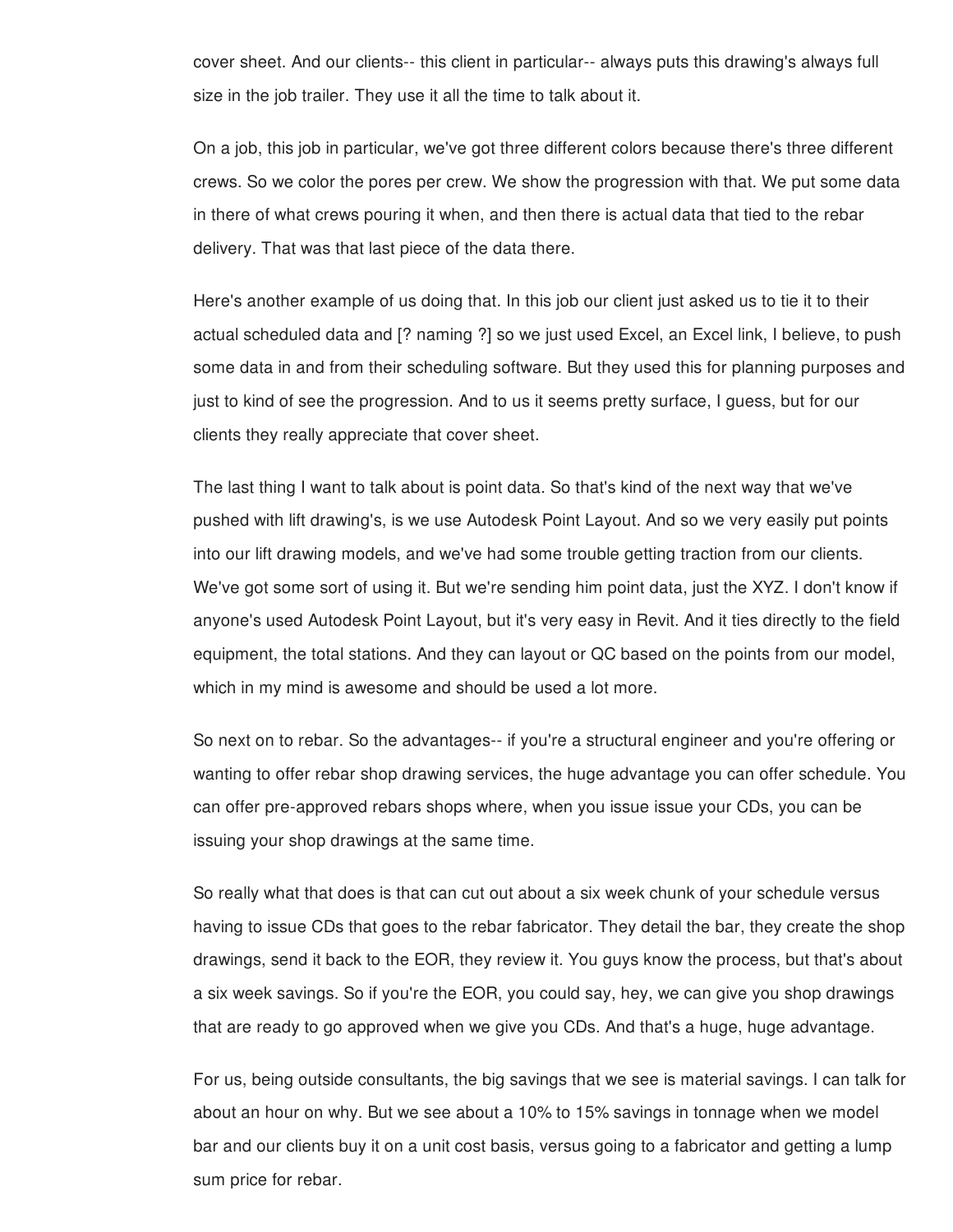We've got data to prove it. I can talk to you afterwards about it. But that's a huge, huge savings that we're kind of seeing over and over. Better shop [? seekers ?] easier installation. Again, it's about keeping that field crew moving, no slowdowns, efficient. And when you are doing it in Revit-- when you're doing rebar shops in Revit-- you can do things a lot better, in my opinion, than 2D CAD, and show things in ways that's going to help the guys in the field that are actually using the placing drawings.

sum price for rebar.

Enhanced coordination. We send our models to the GCs. They use it Navisworks coordination. Recently we had a job where, on the core walls, there is a ton of jam reinforcing at the corners. And they pulled at in Navisworks and realized that fire protection had sleeves at every level going through that jam reinforcement. And that was a huge like, oh, wow, good thing we saw this now and had a rebar model, or else nobody would have caught that.

But just using the model to figure that stuff out and looking for areas of high congestion, and saying hey, do we really need to hook every bar here? Can we maybe hook every other bar? Kind of looking for stuff that's going to be field issues that you can see when you're modeling bar, instead of doing it the old way.

So if you're the EOR, the first question you're going to have is do I use my design model and add the rebar to it, or do I use two separate models? We prefer, we advocate for using two separate models. And there's pros and cons to both. I guess the pros are lighter models. Rebar models can get kind of heavy. That job they're is tough to see, but this job had about 2000 tons of rebar that we modeled and Revit. And so that's tens of thousands of sticks of bar. So they can get kind of heavy.

The other pro to having separate models is that your design team can't screw up your rebar, essentially. Someone may tweak a wall or move something, and rebar grows and shifts and tries to be smart in Revit, and that's kind of a QC nightmare. The cons of having two separate models is duplication of work. If the engineer wants to change the beam size or something, you're going to have to do it in two different models, and there's the risk of that not being coordinated.

But regardless of what you do, starting with the design teams the model, is very important from a Rebar Model. You've got a lot figured out already. Take it. Go with it. Don't reinvent the wheel. There's probably more information in the model. In some cases, that might be in your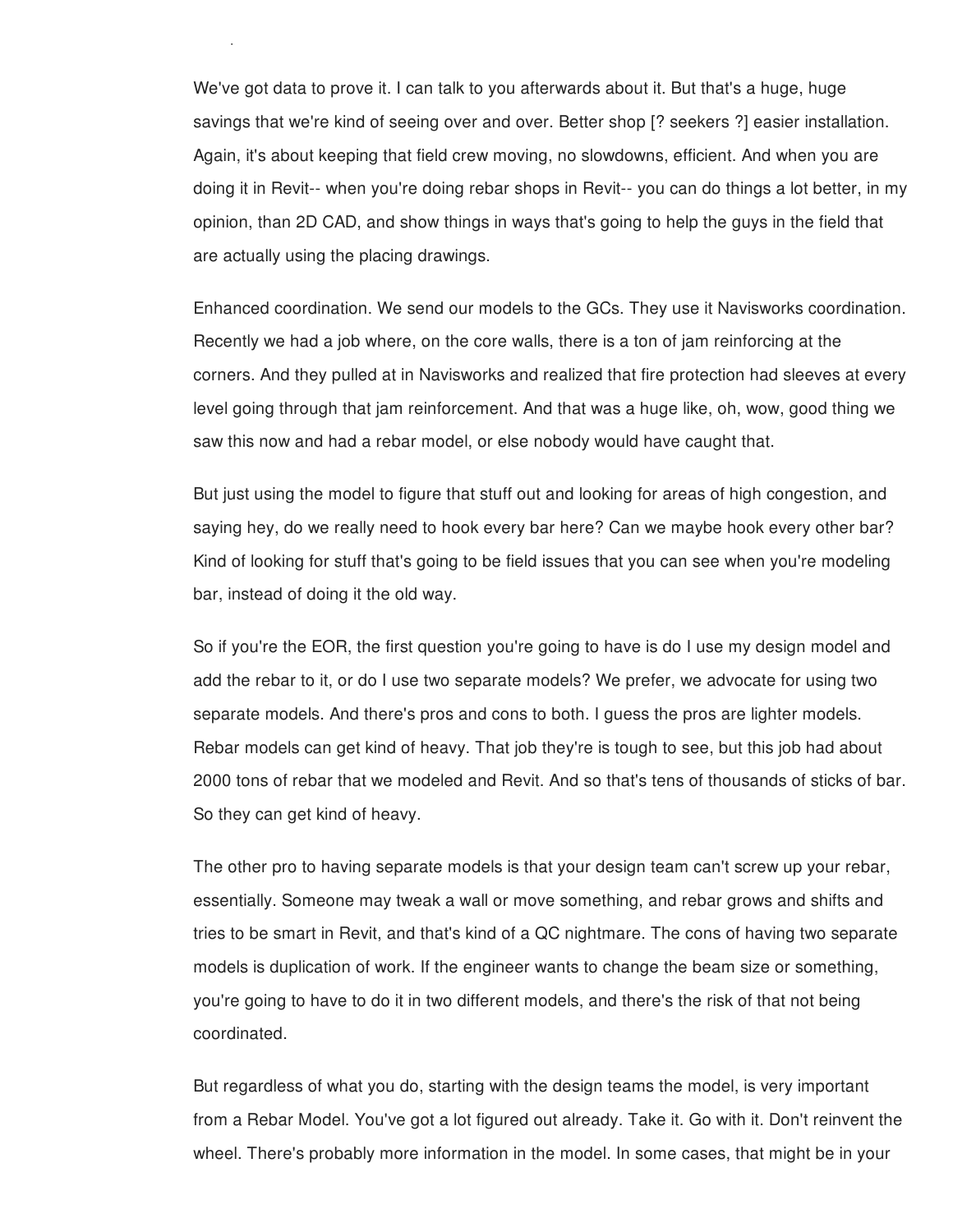## drawings. So use that model

Multiple rebar models, what you're seeing here in this image, the colors really fade out. But what you're seeing is we had four different models for this.

I'd recommend it, again, for file size, and then also for sort of a QC. We had a foundation model where we didn't want to be changing some stuff with some walls and have some foundation bar that we had kind of locked down moved, because bars kind of move on their own in Revit sometimes.

So again, I'm not going to get into like the nitty gritty of here's how you put bar into beams, but we've taught previous classes here on that kind of stuff. So if you want more information, look us up. You'll we'll find some more info. But what I want to talk about today parameters in a Rebar Model. In my opinion, that's one of the most important parts of setting up a Rebar Model in Revit, is how to organize your parameters.

So we'll talk about each of these individually, but when you're getting into Rebar Modeling in Revit, think about what you want to do with this model. Think about how you're going to set up your visibilities and your filters, what you're going to do with your Bend Schedules, your bills of materials, tagging bar, your QC process, and set up your parameters to help you accomplish those goals.

So the first two parameters are really the workhorse of rebar and Revit. And these came about in 2015, and Revit 2015. And really this is what turned Revit into kind of a hack with Rebar Modeling and detailing to a true Rebar Modelin Software. And so the first parameter is partition. And so what that is when you assign a bar to any partition, let's say yo're using letters, we'll call it A, B, C, so on. When you assign a bar to partition A, when you model a four foot long number 6 bar with a standard hook, then it's going to give it bar number 001, let's say.

The next four footlong number 6 bar that you model with the standard hook, it's also going to recognize that and give it that same bar number. So you stretch one of those instances to an eight foot long bar. That's now bar 002. So It's the workhorse of automatically numbering bar in Revit. And it's a really, really key tool.

You can kind of split up your parameters in ways that make sense for your workflow, whether it's by level. We use it by element type so that, you know, caissons are A, peer caps are B,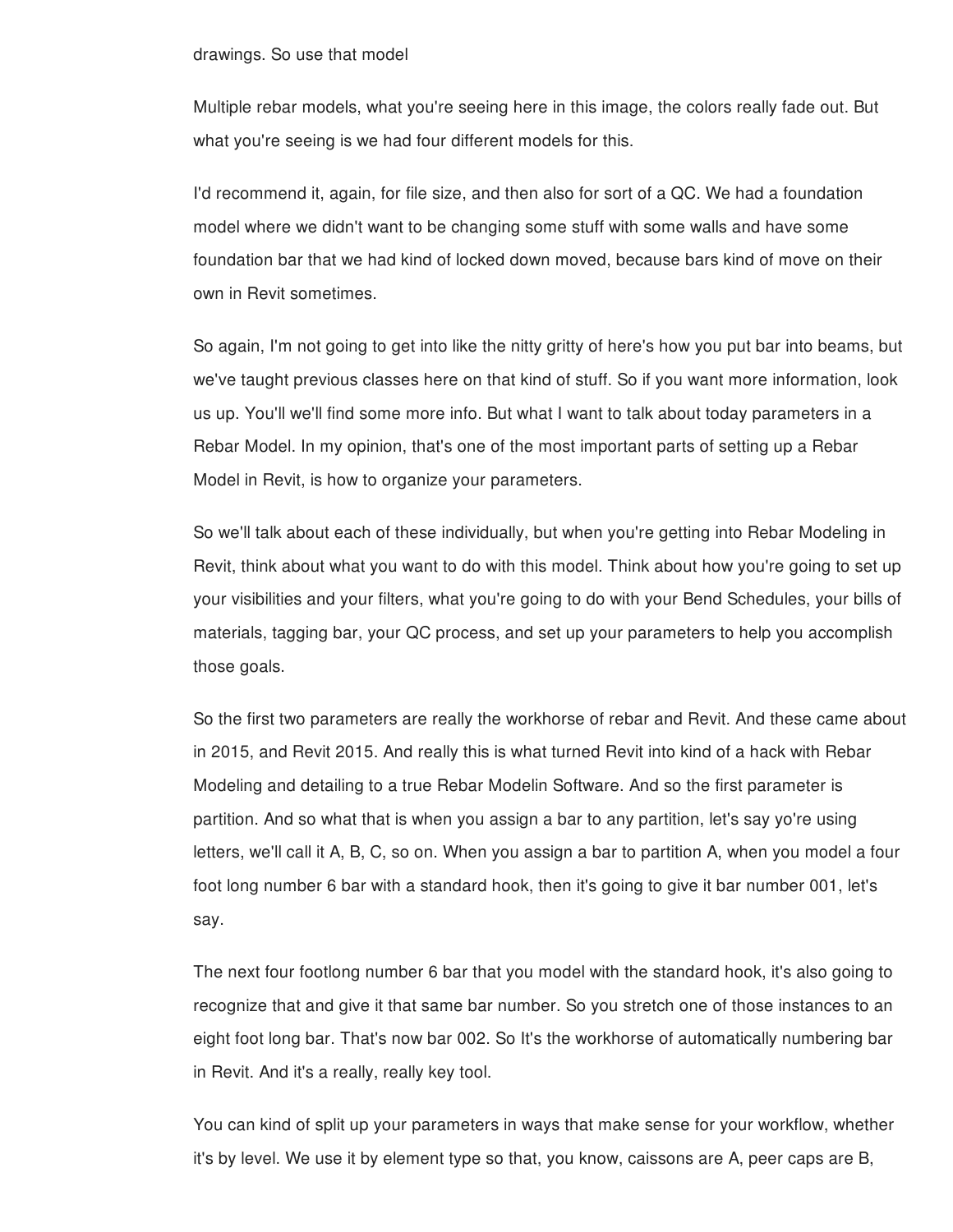foundation walls are C, so on. So when a bar comes out to site and it's tagged, the installers know, they learn what those marks are. And when they see a type K bar, they know that's column bar, when they see a type O, they know it's slab bar. So that's how we use our parameter system.

Next one is pores. So we assign pores not only to rebar, but all cast in place. We assign to views. We assign it pretty much to everything, and we use pore heavily to turn bar and elements on and off and to change visibilities. Let's talk about that a little bit more in a second.

But the next parameter is delivery. So this is really our kind of building material controlling parameter. So the delivery, if that parameter has not been assigned in our model, we have not yet created a bill of material for it. Once it is assigned, it's given a truck number, a date, or whatever, and then we have different views, QC views, to know this bar has been sent to site, this bar hasn't.

For instance, like with a big deja vu, we were just looking at the caisson, there are like 20 different deliveries for that. So we could color code those based on that parameter, and our client knew which bar went to which delivery, essentially.

Bar comments is our catch all parameter. We talked about it when we talked about tags. But but this is kind of our parameter that we add inside face or outside face, or form saver, or CM [? Tao, ?] or-- there's a whole list of them there. But really it's our catchall parameter that we use for a ton of different filtering and QC processes.

User bar quantity is kind of an odd one that I wanted to mention. When you model, let's say, a circular column, if you want 16 bars in there in Revit by itself right now, there's not a great way to put in bars, and for it to know there's 16 of them. It's different if you have a wall and you could say, I want 16 along this line or whatever. But so we use user bar quantities for any-- it's really for caissons and columns when we have to sort of manually override a quantity that we want to tag.

Epoxy coated and GR75. I want to mention this one because it's an anomaly, where instead of using a parameter we actually use bar of different type. And because, in my opinion, if this one gets screwed up, you've got big problems, in general, especially the GR75. So we actually make a different type of bar so that no one can mess up that parameter, and it automatically comes through on all schedules, on all tags, on everything you're always seeing if it's a Epoxy or if it's GR75.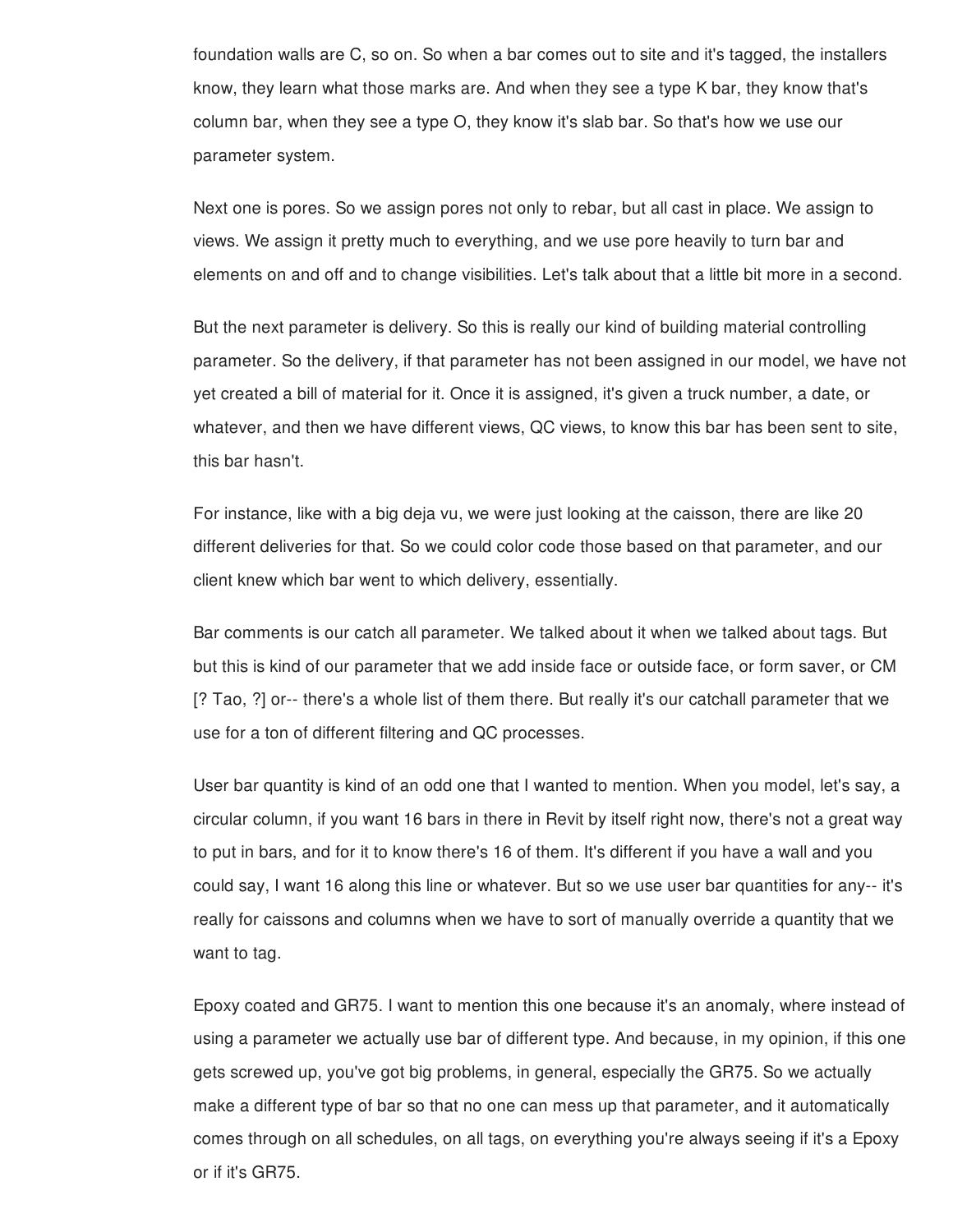So I talked about partitions and bar numbering. And when you combine those, you can kind of see it's a little bit small. But if you see our bar mark, what our bar mark is it's just the bar size, the partition and the automatic bar number. So based on that partition, based on that, that's all the data that goes into our bar mark. And then that gets used in tags, in the bills of materials, in the Bend Schedules, and so on. But like I said, it's very powerful, and that's really what made Revit a true rebar [INAUDIBLE] piece of software.

Sheets, Filters, View Templates. So we use a combination of the different parameters, whether it's pore, or there are bar comments, or if you're on a slab plan and you want your bottom bar to show up dashed, you know. If bar comments contains B or bottom, show it dashed. If you want to-- on a Bend Schedule, if you want to turn off all bar except what's shown in that pore, pore has to equal this. Or if you want to turn off on a slab plant or column bar, if partition contains K, turn it off. So really using those to kind of change the visibilities, and turn bar on and off and make bar look different in different views.

Bend schedules and bills of materials. Bills materials, delivery equals whatever. That's what kind of drives that. And then tags. People can get carried away with tags and parameters in Revit. And that's why I wanted to go through parameters. It's easy to add more and more parameters and make your rebars system more and more complex. But I'd highly recommend just keeping it simple, keeping the amount of parameters you have to a minimum and having your tags to a minimum, and putting not as much parameters, and not get too carried away with your tags.

So we use the typical information that you would need in a bar, and then we use bar comments to add that extra bit of information that you want to come in to a tag. QC

Views and QC schedules. Again, you know, I've talked about delivery QC. But if I want to look at a slab plan and just look at top bars over columns, I can turn off all bar except bar comments contains uppercase T or whatever it is. On our QC process, we heavily used our parameters to look at certain bar and make sure it's there. If I wan to check all see CM [? udall's ?] or whatever it is, we're using that bar comments parameter.

Next. So there's kind of two different philosophies, at least for a couple of engineering firms in Denver that offer this service, of whether to send bill of material data to the fabricator in PDF form, or to send them actual data. There's pros and cons. The ones that want to send them in PDF want to say hey, this is lockdowns PDF, wash my hands off this. I send you this and then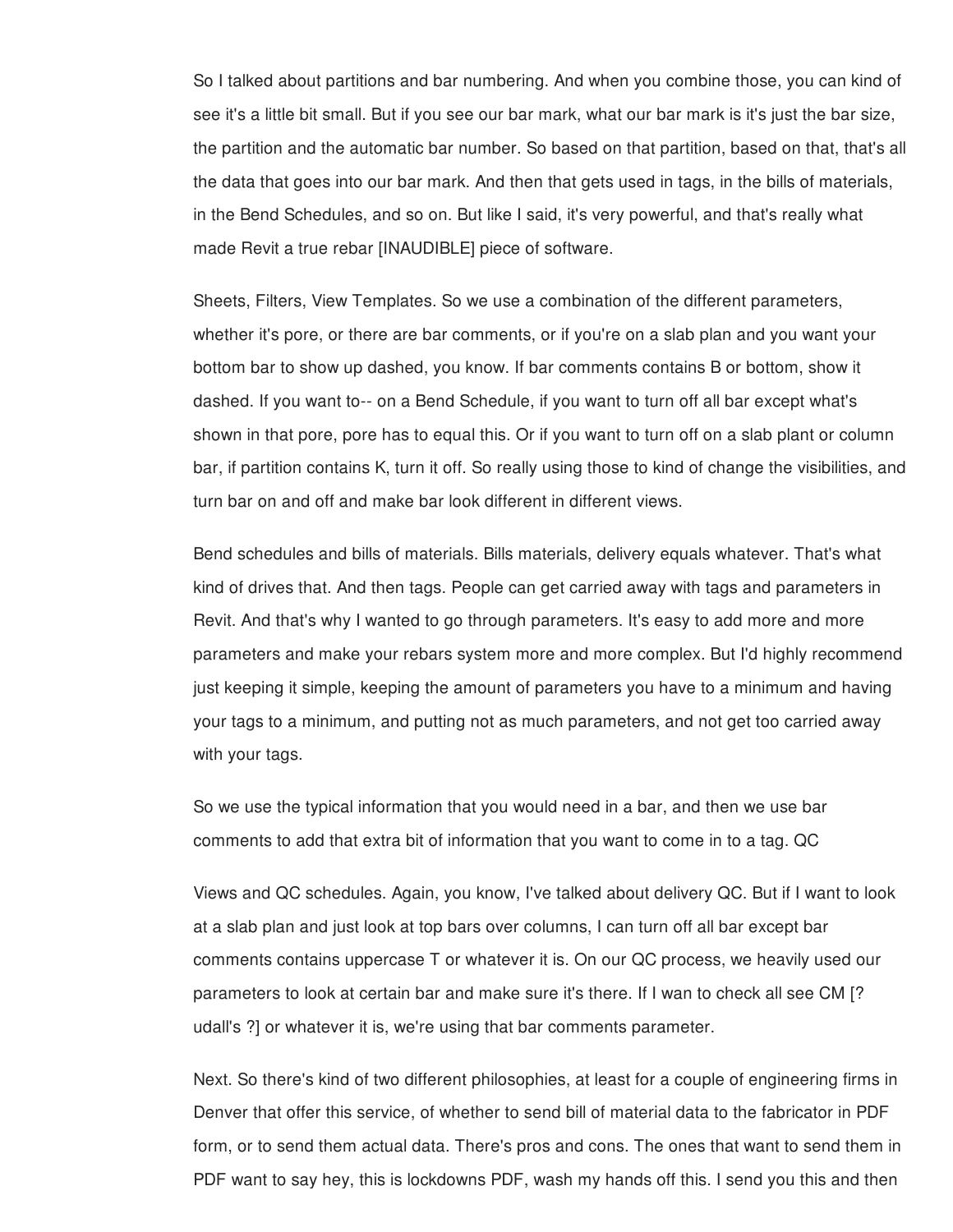it's not my problem.

But the way we'd like to do is we'd like to send actual data, and the reason for that is is because you get much less resistance from fabricators, because they don't want to- sometimes they may not like this process. But if you send them actual data, you're turning them into a commodity. You're saying hey, all you have to do is feed this in, and then you bend, cut, ship bar, and that's it.

PDF want to say hey, this is lockdowns PDF, wash my hands off this. I send you this and then

So what you can see here is a Revit schedule, and then we just export that out, run a macro and convert it to Soule. one of the big fabricators in Denver uses Soule, a cutting and bending software. And so we send them to this Excel file on the bottom. It's in their format. They literally don't have to do anything except send put it into their system. So that's Soule.

aSa is the other big cutting and bending software and material management for a rebar fabricator. They've actually developed a plug-in for Revit. And we've used it, and it works really well. And that's kind of the next step, is taking that data directly from Revit into fabrication. And aSa has made that pretty seamless.

So real quickly, I'm not going to talk about the nitty gritty of modeling, but I do want to talk about assemblies. We used to use model groups a bit. We don't really use those anymore. But assemblies is pretty key in rebar. And when you think about assemblies in Revit, you think about automattic sheet creation and view creation. We don't really use that, being US based rebar modelers, we don't really use those tools for assemblies. But we do use them to schedule things.

So like, for a column, for example, our installers or the installers we work with just want to see tables with data. So one model bar [? in a ?] column wrap it up in assembly. Then the great part is you get to copy it all over the place and quantify it, and you get to have everything wrapped up. And so we do that for columns, caissons, and sometimes for grade beams we use assemblies. Erich's going to talk a bit about assemblies in terms of pre-cast and steel. It's quite a bit different how we used it there.

Lastly, I want to talk about the new tools in 2017. One is reinforcement connectors. So they added couplers and form savers. They're pretty slick. They attached a bar. They know a shortened bar, kind of a cool little tool. Honestly we haven't used it yet on a real job, but it's a cool tool. Variable Rebar Distribution for like a tapered beam. That is a really useful tool.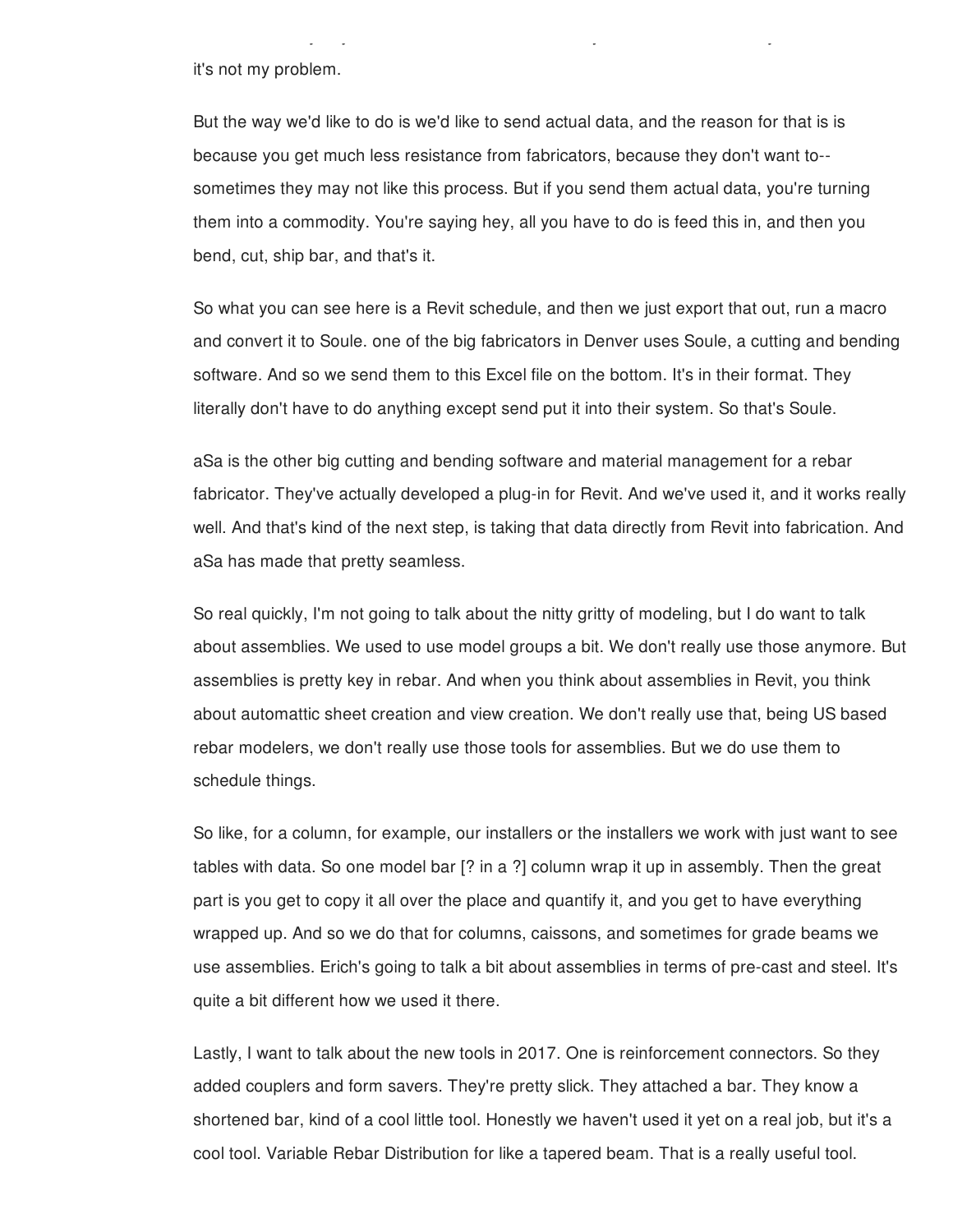Previously, for those stirrups we'd have to manually increase the size of the stirrup as the beam depth goes. Now sets will automatically do that.

Lastly, the Rebar Constraints Enhancements. Working with rebar and Revit was previously somewhat difficult as far as constraints. You know, a bar want to snap to the corner of a stirrup or face of concrete, and you didn't always know what it was using. And so Revit kind of change the interface where you can now see what's constraining that bar, the distance from that face that's constraining it, and then you can graphically edit it. So that's a big, big enhancement, from my perspective, because it kind of helps with the actual bar modeling.

**ERICH BRETZ:** All right, guys, so I'm going to talk about pre-cast concrete shop drawings and steel shop drawings. Before we go too far, like Dan mentioned a second ago, the whole key to the process for both of those shop drawings is the use of assemblies. Structural steel and precast are a little different than rebar and concrete line drawings in that both of those require piece drawings.

> And whenever you think of piece drawings, I assume that most of you know what piece drawings actually are, we're talking about an individual view of a beam, for example. And it shows all the cuts and the plates and the bills or material that are required for that beam. Rebar is different in that when we send data to the fabricator, the fabricator really just needs a picture of the bend diagram, and then the data that goes along with that that tells them how long each bend is for that piece.

> And concrete. When we define edges, frankly, the edges give the guys in the field enough information to be able to build that piece of concrete. So pre-cast and steel are a little different in that we need actual piece drawings. So like I said, it's like [? to ?] [? go, ?] whenever you think of piece strings, think of assemblies.

> Another word that you'll hear a lot is main parts when you talk about structural steel. And then in pre-cast concrete sometimes they're called shop tickets. Really all of them mean the exact same thing. It's just a piece drawing, main part, shop ticket.

> As far as structural steel goes, really, really for all of these structural materials that we're talking about, the main thing that we're really taking a shot at is the lead time. It's-- I don't know of a project that I've worked on where the structure hasn't been on the critical path. You know, when you think about it, as soon as the structure is built, and you have a platform that others can work on, you get things closed in, it unlocks a ton of other work that other subs can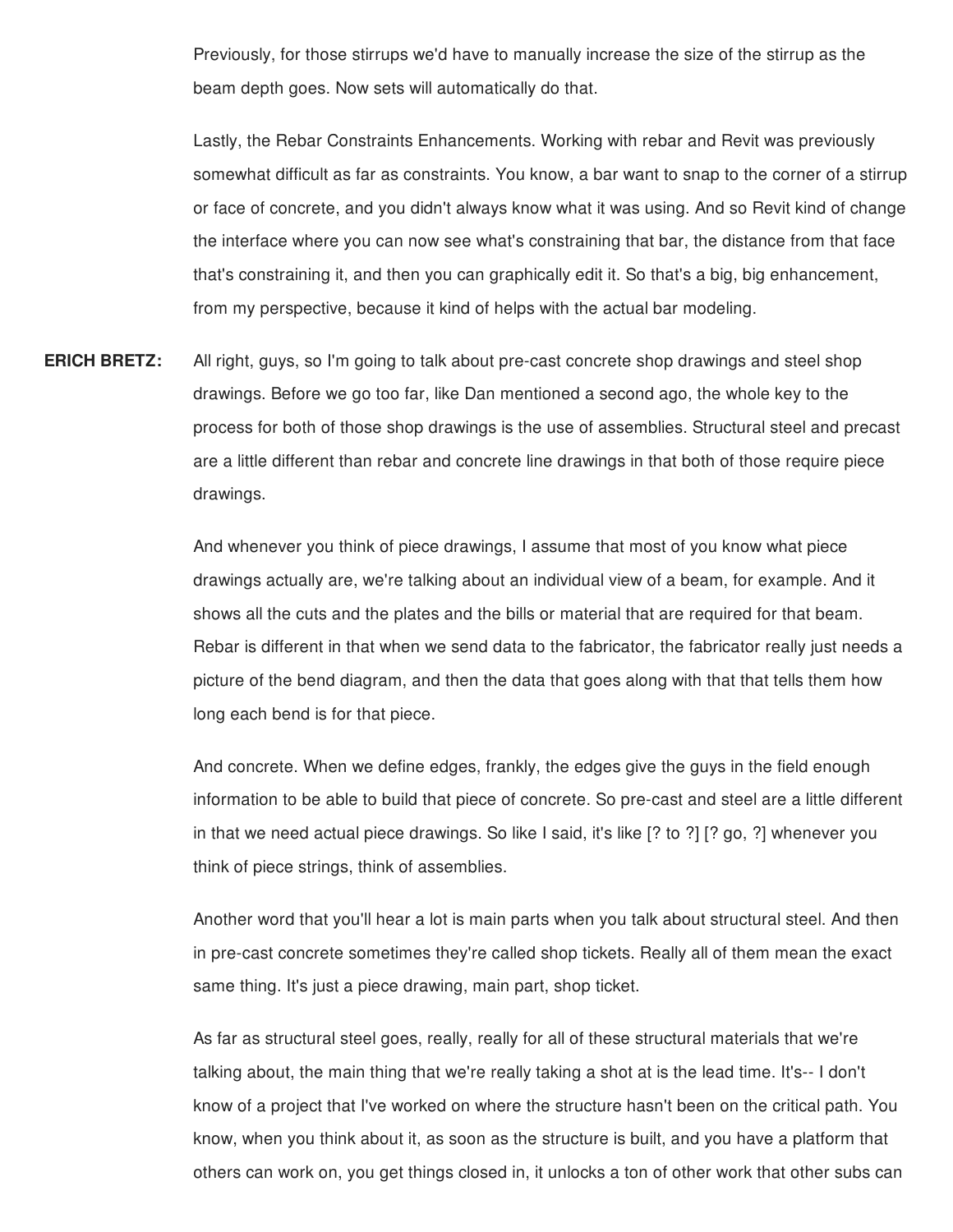kind of come in and start doing their work on. So what we're trying to do is we're just trying to reduce that long lead time that comes along with all these materials.

Now, all that being said, structural steel is really a very complex and difficult thing for a non detailer to sort of pick up and learn how to detail. So our recommendation, frankly, isn't to-- is not to use Revit to do standard structural steel shop drawings. It really just isn't the right tool for the job. But there are some special situations in which I think that Revit can be used appropriately.

However, that being said, the models that you guys are building in Revit are totally very useful, with Autodesk's acquisition of Advance Steel, and improved links between Revit and Advance Steel, and then even further the new connection modules that were added in Revit 2017, all those things go from your Revit models directly into Advance Steel, and they are very usable. The interface is great. And there's substantial value to that, for both you and the fabricator.

That functionality actually allows you around the model, so you can get something back from a fabricator that's using Adavanced Steel too. So there's a ton of value there, even if you're not actually preparing steel shop drawings in Revit.

So that brings us to the detriments, really, of-- really the purpose here is to explain why Revit isn't actually the correct tool to be doing steel shop drawings. The biggest one is the automation of tasks. The creation of single part files, main parts, you know, the actual piece drawings, the automatic dimensioning of every little cut, every explicit dimension that needs to be applied to it. Those sorts of things aren't possible in Revit, but they are possible and very easy to do in actual steel fabrication software.

The next is no CNC output. Sophisticated fabricators nowadays aren't, frankly, using a lot of shop drawings. And so they were just taking CNC data, feeding and into their machinery, and then out pops a fully fabricated beam. And Revit just isn't capable of producing that.

Further, as you guys know, Revit is really a tool for designers primarily. And modeling complex connections and complex forms is as much trickier in Revit than it is an actual steel fabrication software. Things like stairs, for example, are tough to do to fabrication model on Revit. Again, this really isn't the right tool.

And single parts. In terms of what a single part is, you can think of any little plates as being a single part. A fabricator needs to know, let's say, that they're fabbing a steel beam that has a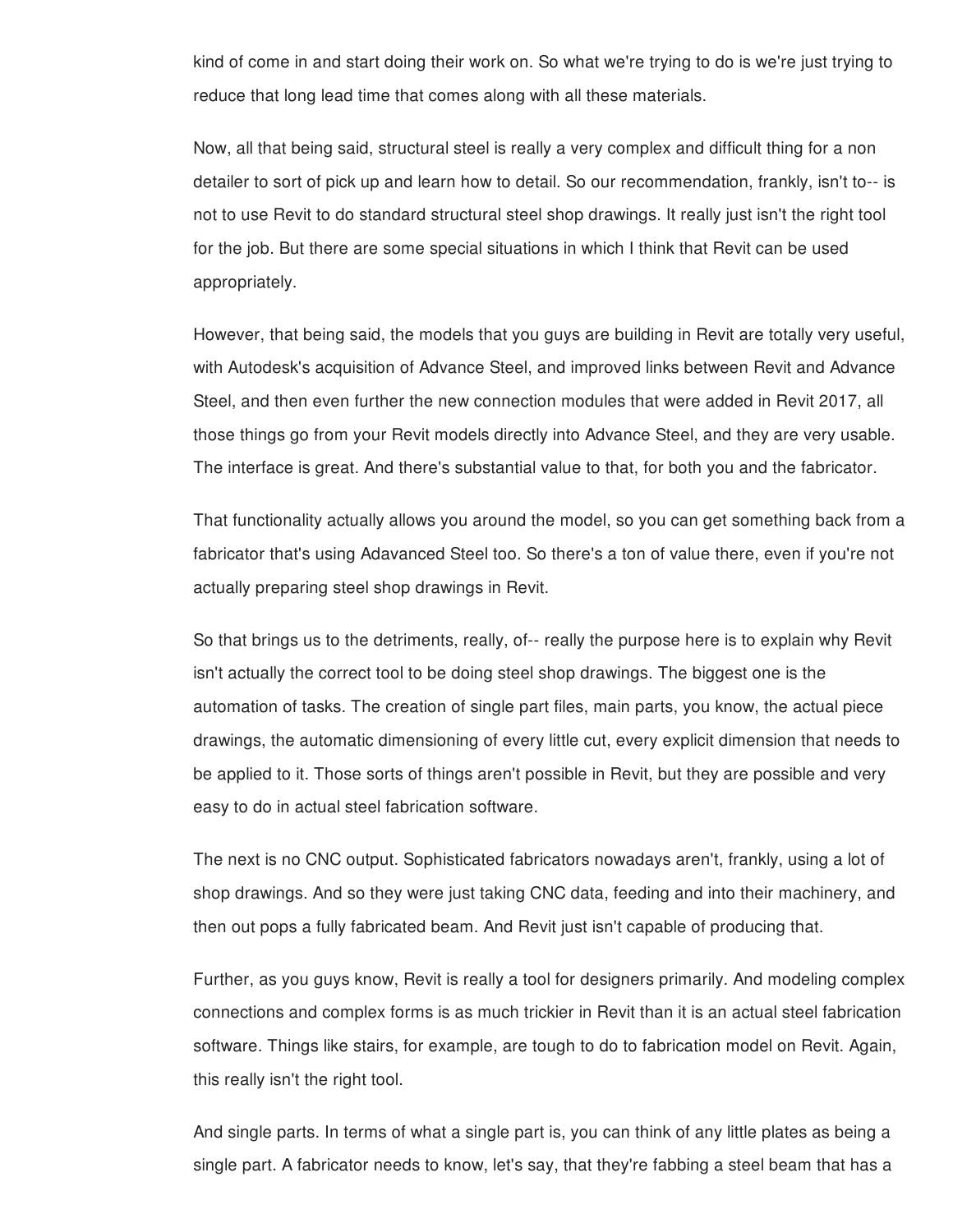series of shear tabs on it. The fabricator needs to know the explicit details for that little shear tab. How do I cut the tab? What size holes are in it? Where are those holes go?

And the drawing for that little shear tab, although EORs never actually see them, and frankly, general contractors never see them, they exist behind the scenes, and are used internally by a fabricator to fully fab the main parts or the pieces of the shop tickets. So in Revit there's no great way to isolate one little piece and turn that into and fully document that piece.

And then, finally, this is going to tie the previous two concepts together. If we're talking about using assemblies for your main parts, the new steel connections that Revit has and in Revit 2017 are not capable of going into assemblies. It's a bit of a weird concept-- and we'll talk more about those actual steel connections in a second-- but the new steel connections allow you to basically connect any two [? augment ?] with standard connections, we'll say a shear tab connection, for example.

But when you do that, for some reason, right now, the actual shear tab is not capable of going into an assembly. So from a piece drawing standpoint, it kind of makes that unusable, the connection module. We understand from Autodesk that those things are going to be resolved in future releases, but for right now it just isn't possible.

Now, along those same lines the connection module. This is great. This is new in Revit 2017. And basically what it lets you do is it allows you to load any very standard connections into your Revit model, and then connect any two elements with them. In terms of standard connections, there's probably about 20 of them or so. The interface for it looks exactly like it does in Advance Steal.

The downside is that there's not as many connections as there are in Advance Steal. Advance Steal maybe has 20 or 30 additional standard connections. But the standard things that you would expect in any job, shear tabs, base plates, those sorts of things, all included and they all work great.

In terms of how to use them, there's two things that you have to do. One of them that's very critical that took me about a half hour to figure out what was going on, and it is that there are new libraries that are shipped with Revit 2017. There are two versions of each structural framing element family, and each structural column family, steel columns, steel beam family.

They are hidden in a new directory called AISC 14.1. So if you're looking at any steel beam or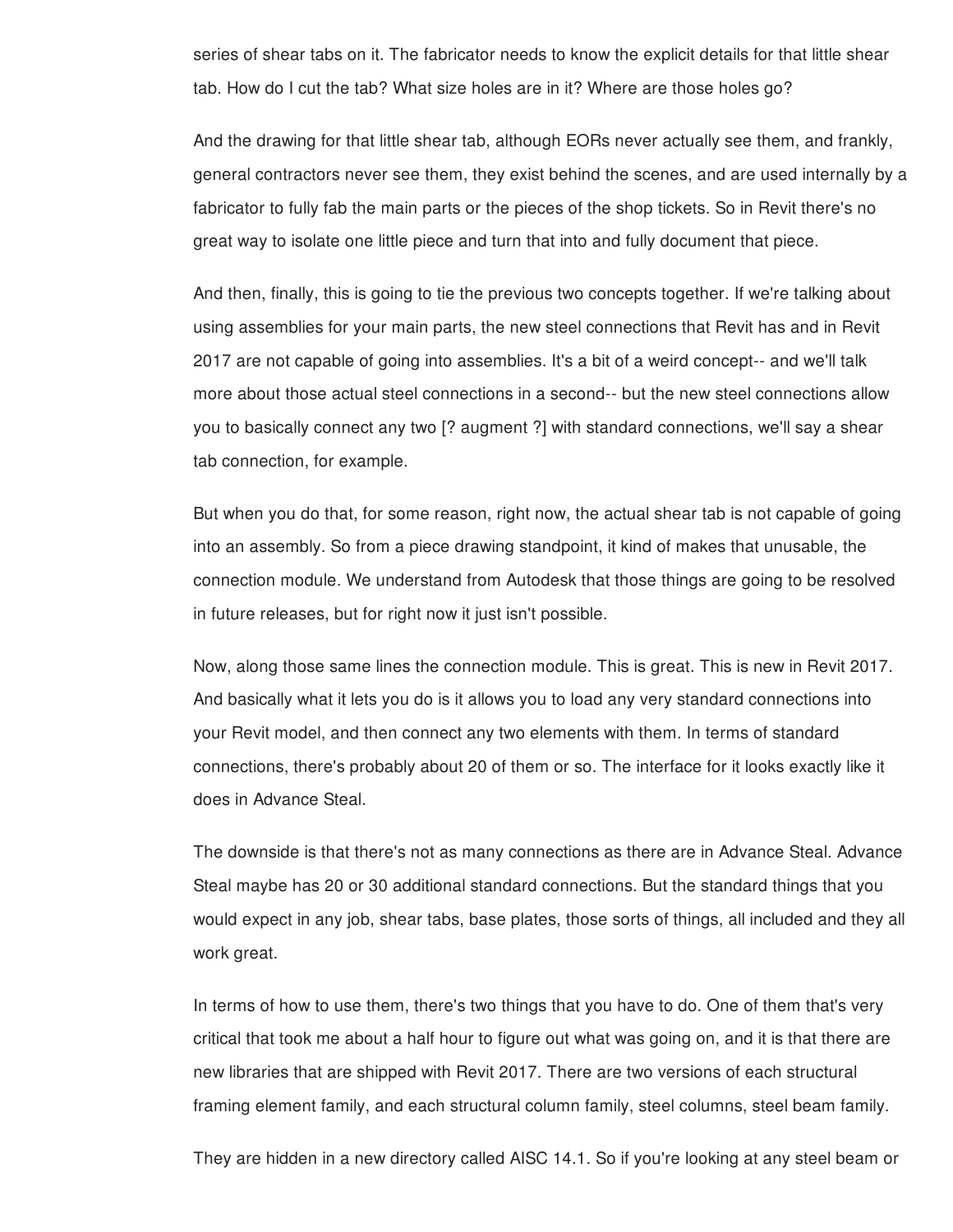steel column, and you want to know hey, are my families capable of accepting steel connections? The answer lies in this, and it's all washed out. But it just-- there's a new parameter in the AISC 14.1 families that's called section [? K name. ?] If that parameter exists, you're good to go. So what this means then is that it's unlikely that you're able to take an old project and put dropped connections into it, unless you've updated the families.

For a run through, one common error that we kind of come across a lot, and perhaps it's instructive to hear how it is that this works in Advance Steel to sort of see why it's happening, one thing that we commonly see is that sometimes Revit gets a little confused in terms of which element is supporting which.

When you invoke these commands in Advance Steel, there's a certain order that you have to pick. Typically it's picked the supporting element first, and then Revit says, OK, I'm a girder. And then you pick the secondary element, and that says OK, I'm the one that supported. So Revit-- the actual functionality just requires that you select two pieces, so it [INAUDIBLE] connect them.

Every now and again, it gets jammed up, and it gets confused about which one is which. Really, the resolution for it is very simple. At every connection you get a dot at the node, and then a dot on each element. It's just a matter of switching the elements. But if you don't know what you're doing, then it can be pretty aggravating just these little dots here.

Finally I wanted to reiterate that these connections are all exportable out to Advance Steel and the full connection module functionality still exists in Advance Steel and, again, they can be round-tripped back into your model. So with the addition of this steel connection module, your structural models have dramatically increased in value per share.

In terms of, again, kind of going back to why it is that it's not a great idea for structural engineers to be creating steel shop drawings, the first one is really the most critical. Whether they'll admit it or not, I don't think a lot of structural engineers have a good respect for the amount of precision that's required to create steel shop drawings.

For example, an eighth of an inch bust on a structural steel shop drawing doesn't seem like a lot, but that's-- it's a complete fiasco for the guys in the field. It turns a bolted a connection into a welded the connection just like that. And so that kind of eye towards precision is absolutely critical.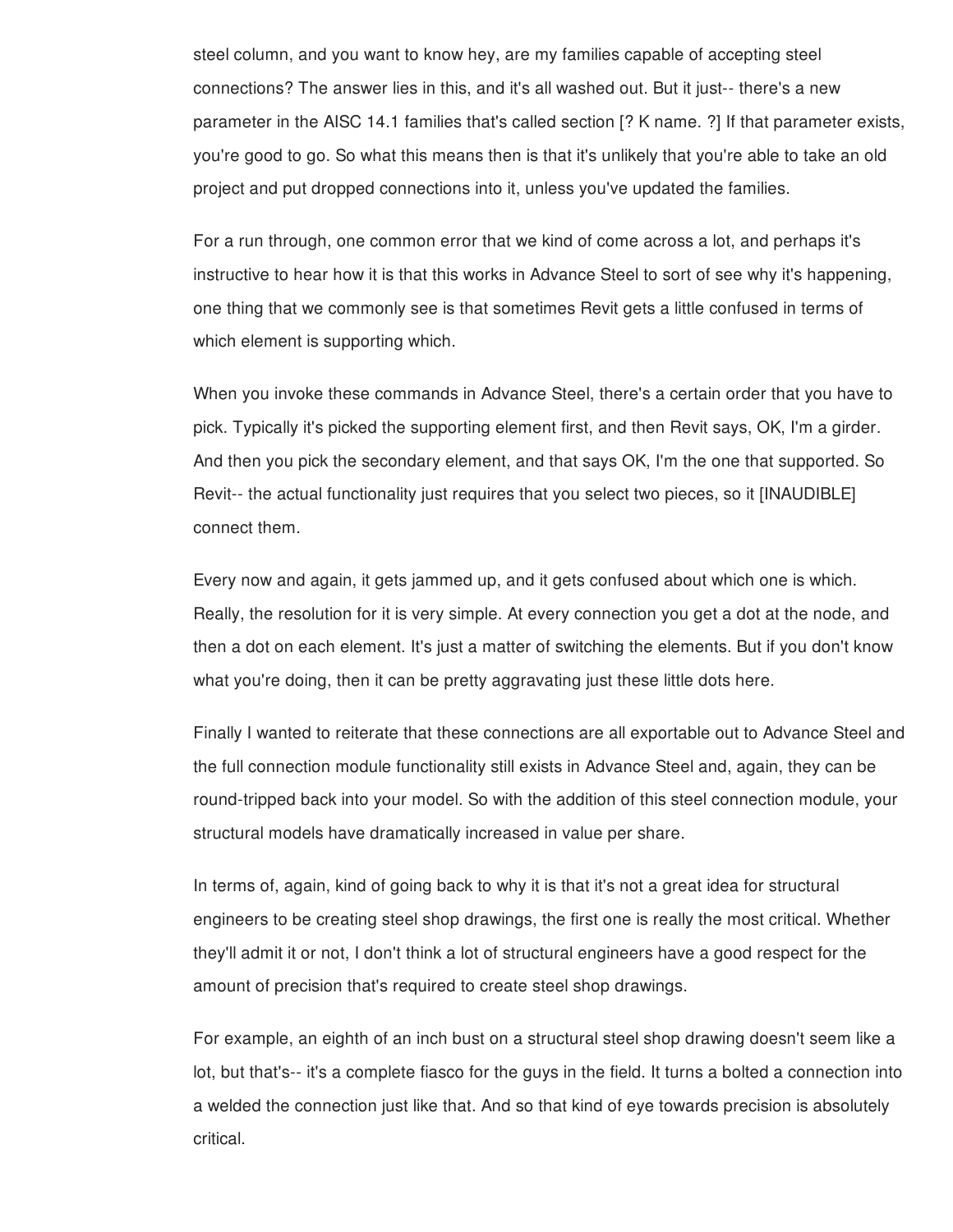Next, knowledge of fabrication techniques is really critical as well. The best example of what I can think of there is just that, whenever I would picture a standard steel beam shot drawing, I think it's probably a lot like what a lot of you would picture, where every single dimension cut bolt is very, very explicitly defined. And that all makes sense. I think we can all respect that.

But if you are, on the other hand, detailing a stair, for example, it's the exact opposite. A fabricator that we work with says that they want as little dimension as possible. They want to know the critical dimensions, the rise and the run, and then they want their guys to figure it out in the shop beyond that. And there's tons of things like that-- I guess what I'm trying to do is trying to show you that it's not really as easy as you might think that it would be.

And then, finally, a relationship with a fabricator and erector. We all make mistakes. You're going to make mistakes in your structural steel shop drawings. And having a good relationship with a fabricator and erector, in which they aren't going to come shaking their finger at you every time that there's a mistake is absolutely critical, or else you'll be sunk on your first job.

Now, like I said a second ago, there is a very good option. If you do have-- maybe you hire a steel detailer on staff, or you have somebody that's learning, or that you have a relationship with a fabricator that's going to essentially mentor you to provide these types of services, great. Great tool to do that is Advanced Steel.

Advance Steel is great because it is an actual true steel fabrication, steel shop drawing type piece of software. And it has the capability that you would typically expect out of such a piece of software. it automates a lot of the tasks that you would find very tedious, like dimensioning automatic creation of piece drawings, automatic drawing creation. It allows you to put in custom connections, of course, it allows CNC outputs. And then it allows it's very flexible, it allows you to do very complex shapes and forms. So I highly recommend using Advance Steel.

The only caveat here is that Advance Steel is AutoCAD based. So there's a little bit of a learning curve in terms of learning a new sort of system in addition to all of the actual fabrication specific stuff that you would need to learn to be able to do that.

And then, Dan talked a second ago and mentioned that the goal here really isn't to sort of fill you in on exactly how to do still shop drawings. I think one thing that is within the reach of a structural engineer is the detailing of miscellaneous metals. So when I think miscellaneous metals, I think of loose angles, lintels, maybe miscellaneous minor site structures or canopies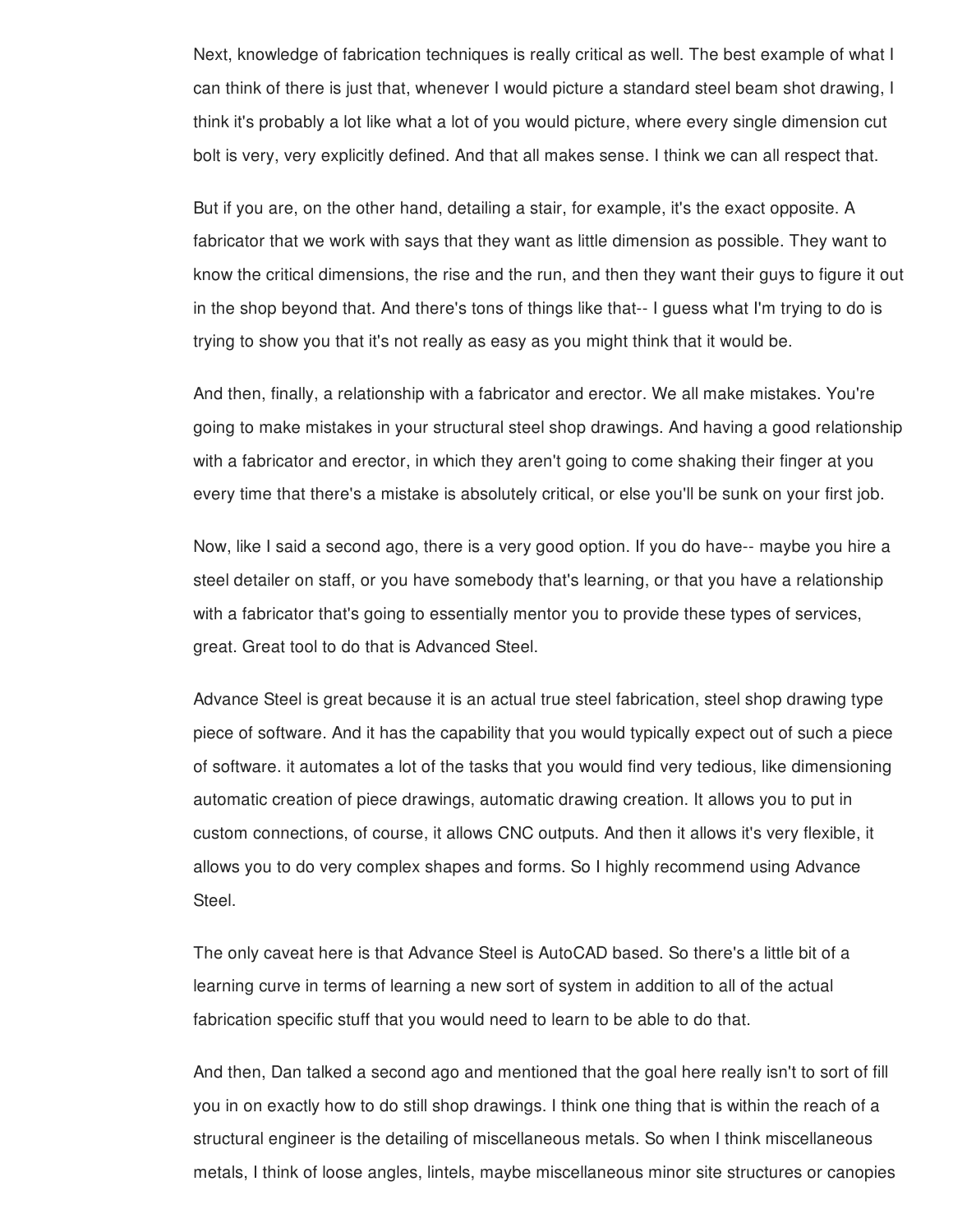around a site that aren't really part of the primary structure for a building. In my mind, Revit can be used for that. The risk for those types of things is fairly low. And you can create those types of shop drawings. I like to mention we're not going to go into the exact details of how to do that, but the structure for doing that involves parameters.

These are three parameters that you'll need to be able to incorporate, to be able to use Revit to make miscellaneous metal shop drawings. And I want to talk about them specifically now because pre-cast concrete shop drawings use these parameters and more. And they're used in exactly the same manner. So when we talk about these in pre-cast concrete shop drawings, those same concepts apply directly to structural steel

OK. Pre-cast concrete shop drawings. So again, the big benefit here is the reduced lead time. It's obviously a massive problem for pre-cast concrete as well. The other inefficiencies that we're attacking when we're doing pre-cast concrete shop drawings is just the structure that we kind of have now.

I don't know that I've ever been part of a pre-cast job in which you have an engineer of record that's working independently and laying out the framing on their own, presumably getting a little bit of input from a pre-caster who may or may not be engaged in the project yet. And they lay out the framing as best they see fit. And then the design is complete. Pre-caster gets drawings. They get wiped out and precaster goes and relays out all the framing. So all of that effort that was done by the structural engineer was entirely wasted.

So that really sort of speaks to the next two items there, that you actually have the most knowledgeable entity performing the modeling tasks. And that's really the critical part here. And obviously, the elimination of the duplication of effort that we just talked about a minute ago that is so incredibly inefficient.

In terms of class detection with the actual framing, in situations in which the pre-caster isn't brought on early, or even when they are, if they're required to produce 3-D models, typically those things are done in AutoCAD, and they're done sort of in parallel to the drawings that the pre-caster is using for their erection and peace during creation. So they sort of maintain a shadow model of their actual drawings, because AutoCAD isn't a true BIM piece of software, that there's no connection between different sets of drawings.

So if there clash detection being performed, then it's being performed on a Revit model that is part of-- that is eventually getting fed into fabrication and so forth. So there's a continuity of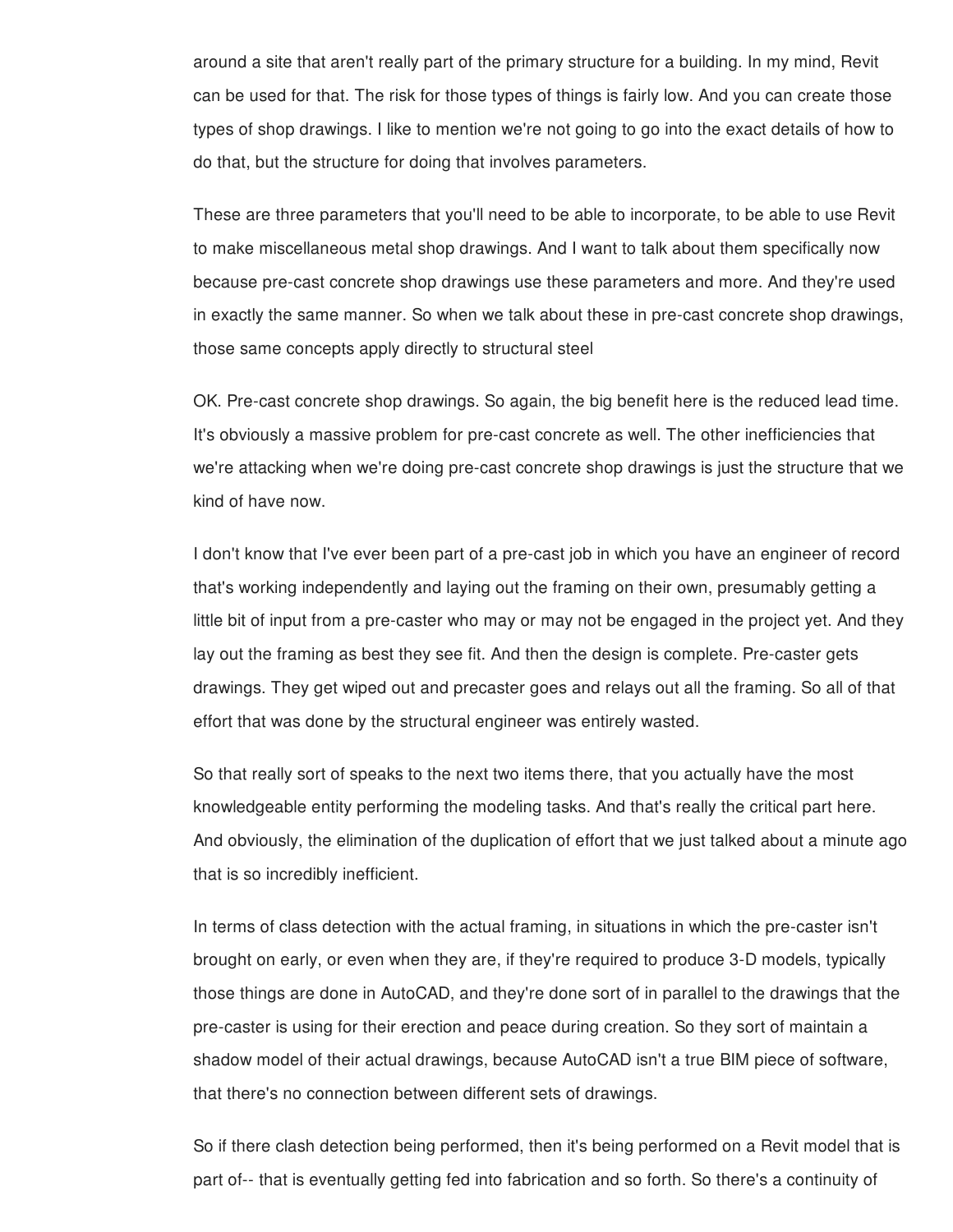data there. And then, finally, improved accuracy that comes along with all BIM projects as well.

part of-- that is eventually getting fed into fabrication and so forth. So there's a continuity of

Like I said it's like going to go, assemblies, the heart of this whole implementation is the use of assemblies. The big picture is just that assemblies allow you to independently tag scheduled filter on elements that are put into an assembly. In terms of-- so now that you have an assembly, let's say you have an assembly of a double T, and all of the plates that go into that double T. And you're ready to create your piece drawing for that double T.

The elements that go into that piece drawing are the actual assembly views, the plans, the elevations and sections, which are great. The schedules, however, that come out of assemblies are not great. The primary problem there is that they simply don't allow a great deal of flexibility in terms of the data that they're showing. So we actually don't use the assembly schedules. We use regular Revit schedules instead of parameters that allow you to filter based on what assembly they're in.

And then Legends. I think you guys are probably all familiar with Legends. We just use that to reduce the amount of typing that we do and sort of impose some uniformity on our projects.

So we'll talk about the parameters. Pardon me. And this kind of gives you a picture for how it is that the whole sort of system works. The first one there is the piece control number. So this is just a unique number for each individual piece on the project. We use this primarily for tagging and for piece tracking. So if you have two double Ts that are sitting right next to each other, each of those double Ts would have a unique number. It would say number 500 and 501.

The next one, the Assembly Mark Number, this is also used for tagging and filtering. The difference here is that each unique piece gets an Assembly Mark Number. So the same two double T's, number 500 and 501 that we just talked about a second ago. Those two double Ts would have the same Assembly Mark Number, we'll say F5 or whatever. So that number does not need to be unique.

Plate Host simply tells you what double T you're in. Let's say we're looking at double T F5, and it has 20 rebars that are cast inside of it. Each of those rebars would have a Plate Host parameters set to F5. And that allows us to work around the Revit assembly schedules and use the actual Revit schedules so we can filter on that data, the plate host.

Plate categories simply tells the plate what it's used for. Precasters have several different shops. They have a steel shop, they have erection shops, and they have rebar shops. The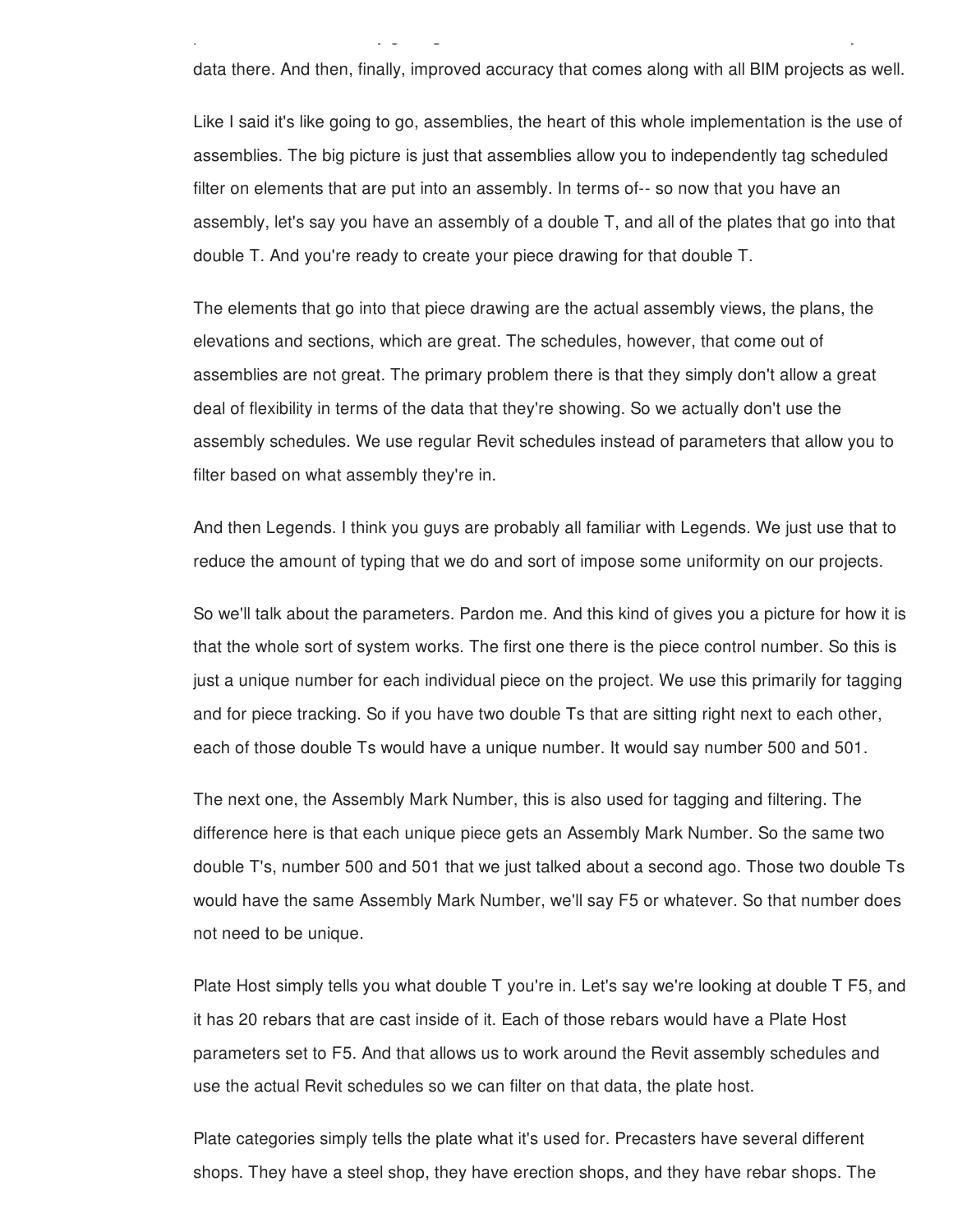Plate Category simply divides each piece that gets cast into each framing element into one of those three categories, so that data goes to the appropriate person when the T is being fabricated.

Piece Design Type is really just a number that's corresponding to the actual engineering design of the piece. Assembly Weight is just the weight of the piece. And then we have a series of parameters that sort of allow us to filter views and piece drawings and that sort of thing.

Schedules. We use schedules extensively. I hope that you've gotten the feeling from Dan and the things that I've said as well that we do not fake in anything. All of our data is clean. And and we rely on the integrity of our schedules. So in terms of what we actually use schedules for, the piece drawing data, this is the example I just talked about, where we have standard plates, standard rebar and erection material.

That sends the data to the appropriate party at the precaster. We also use schedules for material and resource planning. If a precaster wants to know how much concrete am I going to need on this date, how many standard plates am I going to need, it sort of helps them plan out activities in their shops.

We also use them for quality control and quality assurance. We obviously, since we're living in this data, we need to make sure that the data is good. We have various schedules that are set up that allow us to check to make sure that everything is working as it should be. And then, finally, product tracking, as a means to sort of plan out our work and facilitate the desired workflow from the precaster, we-- each piece gets a piece of data that just says, hey, if I've been reinforced, have I been annotated? Have I been checked? Have I been submitted, fabricated, installed? Where am I at in this whole sort of process? And that kind of lets us know where we're going there.

Next, the use of Legends. You know this is really very simple, nothing really spectacular here. We just try to look for things that we're constantly typing over and over, and minimize the amount of typing and retyping that we have to do. So we make use of schedules a lot.

In terms of typical piece details, you can imagine that if you've got 100 double Ts on a project, and they all have the same strand drape pattern, for example, it makes much more sense for you to dump that information and draw that detail in a Legend, and then simply apply that legend to each of your double Ts. So that's really the primary use, or where we really cut down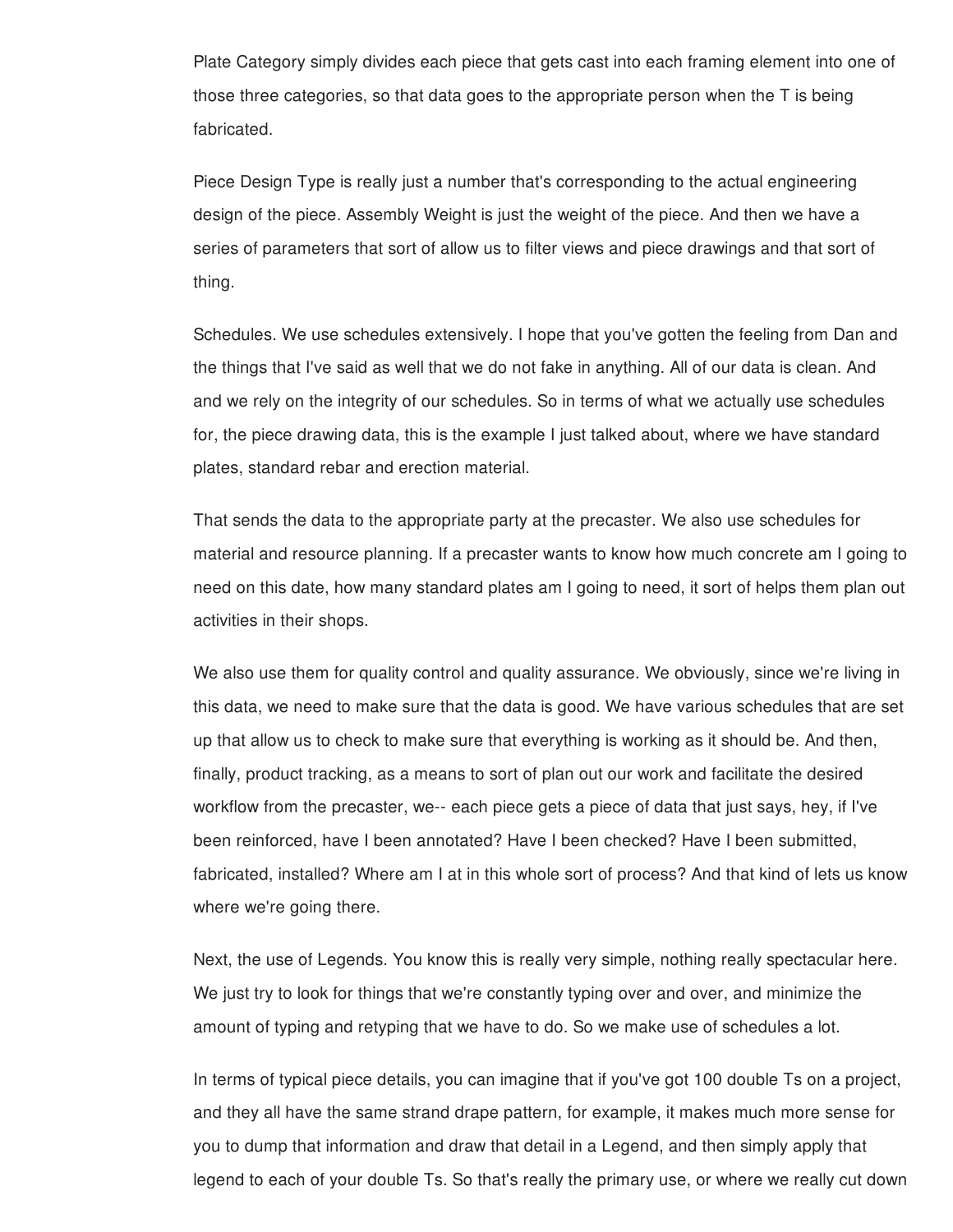on our time the most.

We also create master detail sheets. So if we're talking about all the walls in the project, and we create a series of details-- maybe there's 60 or 70 details for all the walls-- and we put them all on these five sheets. And then, as we create the piece drawings for each of those walls, we simply take out the details that aren't used.

legend to each of your double Ts. So that's really the primary use, or where we really cut down

So we may send the precaster a series of wall views and then detail sheets that only have one or two details per sheet, but it's just a way to sort of streamline that whole process. More paper, but substantially less work.

Rebar Venn diagrams. These are going to be the same on every job. Piece finished legends are something else that will be the same on every job. You can see some of these over here, here is a piece finished legend.

We also-- things like and end 1 and end 2. You can imagine on every piece you're going to have to retype that. So instead of doing that, we just make those into legends. We also typically make view titles into legends as well. Despite the fact that you can actually have Revit generate those, there is a substantial amount of typing just to type out DT elevation or whatever. And so really try to minimize that amount of typing.

Finally, I'll talk really quickly about third party tools. There's two that are kind of on the market. There's a handful of these. But these are two that we've looked into, EdgeForRevit and AGA-CAD. We are using EdgeForRevit; we're not using the AGA-CAD tools.

The primary difference here is that the EdgeForRevit tools are really sort of a total pre-cast sort of delivery system in a sense, so it comes pre-canned with parameters, schedules. It's almost like a template, if you will. It's a really good starting point for creating pre-cast shop drawing. AGA-CAD tools, they do offer some great audio dimensioning tools, things like that. But we don't currently use those.

One tool I guess I can tell you about the both of them do have that really is the most critical part of this whole system is they have a tool that automatically creates assemblies. What it does is that you--

**PRESENTER:** Smart walls.

**ERICH BRETZ:** I'm sorry?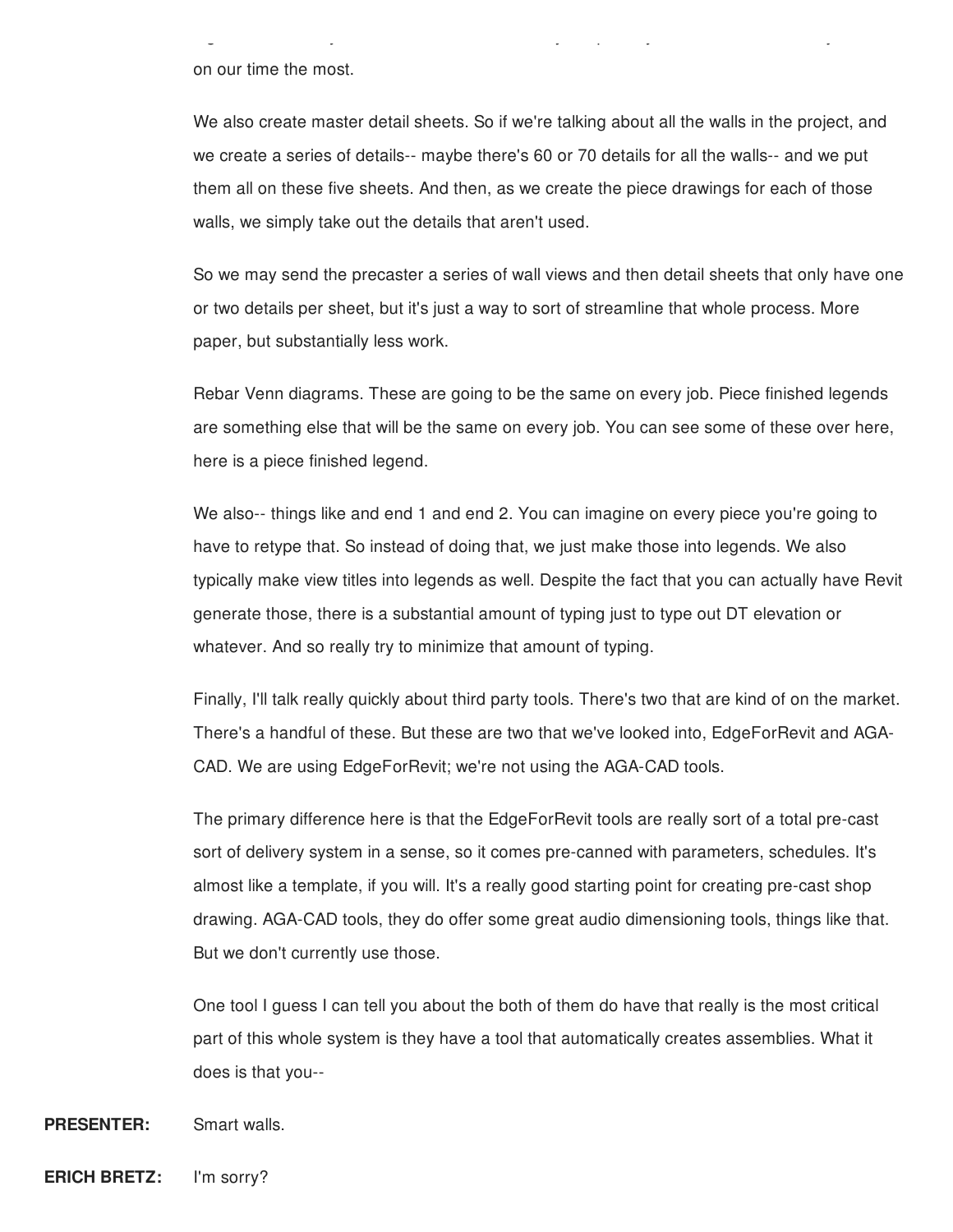**PRESENTER:** It's called smart walls.

**ERICH BRETZ:** Smart?

**PRESENTER:** Walls.

- **ERICH BRETZ:** Oh, Yeah. Yeah. So basically, it just performs clash detection on any geometry. So you would pick a double T, the tool performs clash detection on that double T, it assumes that anything that that geometry conflicts with is being cast into that double T, and it dumps that into the assembly. And that's a huge timesaver as far as creating pre-cast shops goes. And that's available in both of those tools there.
- **DAN MCCLOSKEY:** So please remember to fill out your survey. Hopefully this was informative, or useful to you guys. And if not, let us know. And then we're running pretty short on time, but we've got time for some questions. Does anyone have any questions?

**AUDIENCE:** [INAUDIBLE].

**PRESENTER:** They want you to repeat the question.

**DAN MCCLOSKEY:** So, so the question-- the question was-- they asked that we repeat the question for the recording-- the question was, if someone changes the geometry of a cast and place elements in a rebar job, how do you track those changes? Because it is--

**PRESENTER:** [INAUDIBLE] .

**DAN** That's very true. So we use a lot of pinning. So we a lot of pinning for concrete elements.

**MCCLOSKEY:** Unfortunately, rebar does not pin very well. There is an add in for Rebar called SOFiSTiK. This year, SOFiSTiK just came out with a tool that is called Freeze Rebar. It takes rebar out of that and puts it-- out of the host-- puts it in a container.

> We haven't used it yet, but we're really looking forward to it. But I'd look into that. And then what we've done in the past is you just have to be really careful. You have to kind of keep an eye on-- you have a lot of QC views set up to know what changes have a lot of schedule set up. So then do a change track between those schedules to see if [? bar ?] is extended or whatever. But the answer is there's not a great way except, there's a new add on that helps with that.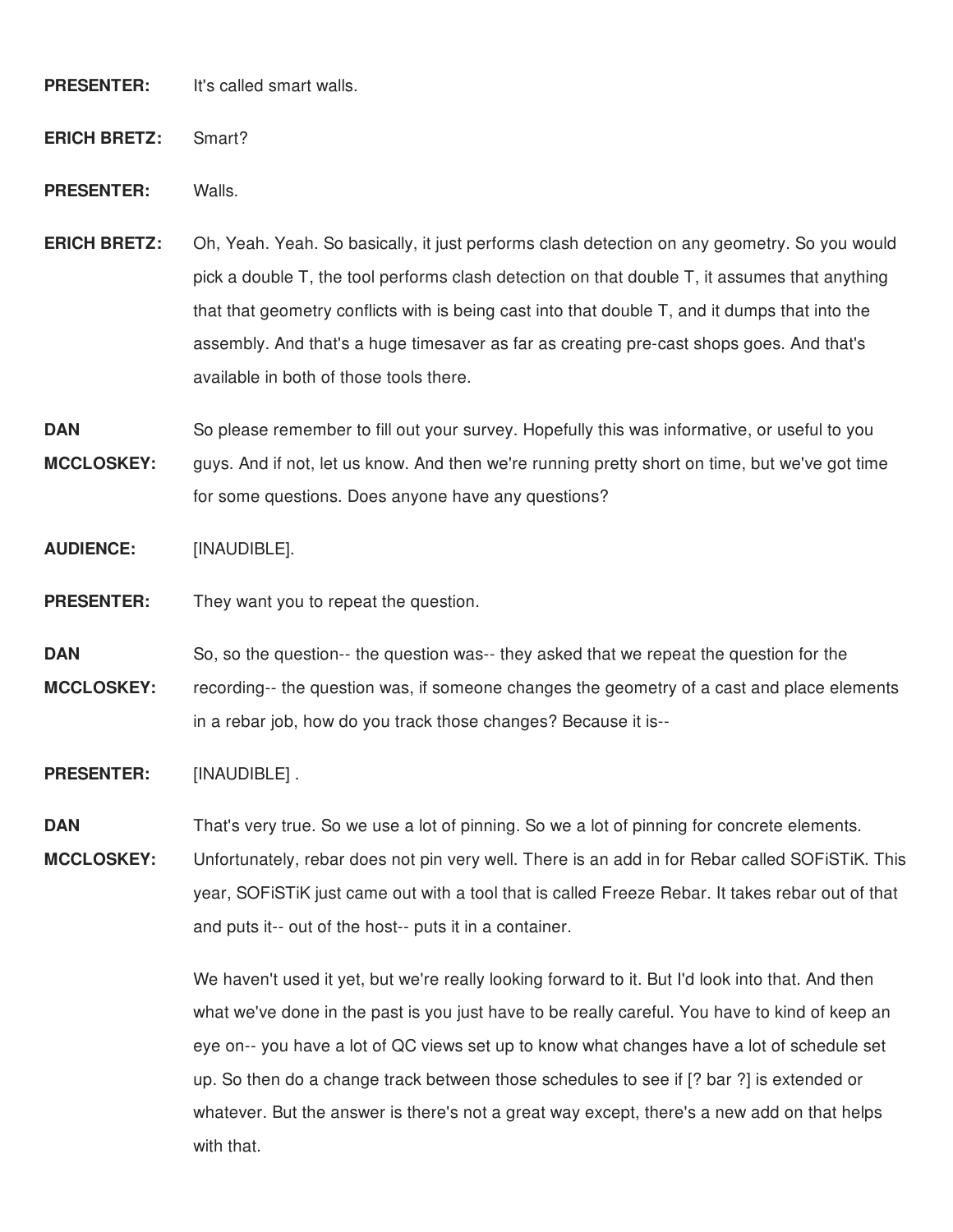**AUDIENCE:** [INAUDIBLE]. **DAN MCCLOSKEY:** Yeah, that would be very interesting. **AUDIENCE:** [INAUDIBLE] . **DAN MCCLOSKEY:** Yeah. I think that would be useful. Other questions? **AUDIENCE:** [INAUDIBLE] . Thank you. Can you speak for a minute on your [INAUDIBLE] or talk about [INAUDIBLE] concrete [? cast ?] and plates for walls. Are you guys advocating parts? Or are you advocating [? war ?] profiles? Are you hosting the flowers? And how do you-- can you share some pros and cons about the workflow you've established? [INAUDIBLE]. **ERICH BRETZ:** --what you end up with. Let's say you're working on a parking garage and you've got a lot of sloping and [? warping, ?] and you maybe copy [INAUDIBLE]. **DAN MCCLOSKEY:** I would advocate not kind of working around the parametric nature of Revit. Other questions? **AUDIENCE:** When you [INAUDIBLE]. **DAN MCCLOSKEY:** So the question was when you detail rebar on a wall, when you add a joint, your rebar will get out of whack essentially. And that's a real problem. So the question is how do you approach this? I would look up-- we did a rebar class last year. We talked about kicking off a rebar job. One of the first things you have to do when you're looking at modeling rebar is drill on the contractor for the pore breaks. Try to get pore breaks determined as early as possible. You can use parts to do that. But really the pore planning to avoid a lot of rework in Rebar Modeling, the pore

planning is key.

So try-- and kind of red light and green light. Don't go model some area. Don't add the bar until you've talked to the contractor. And the grade beams, where are we breaking these